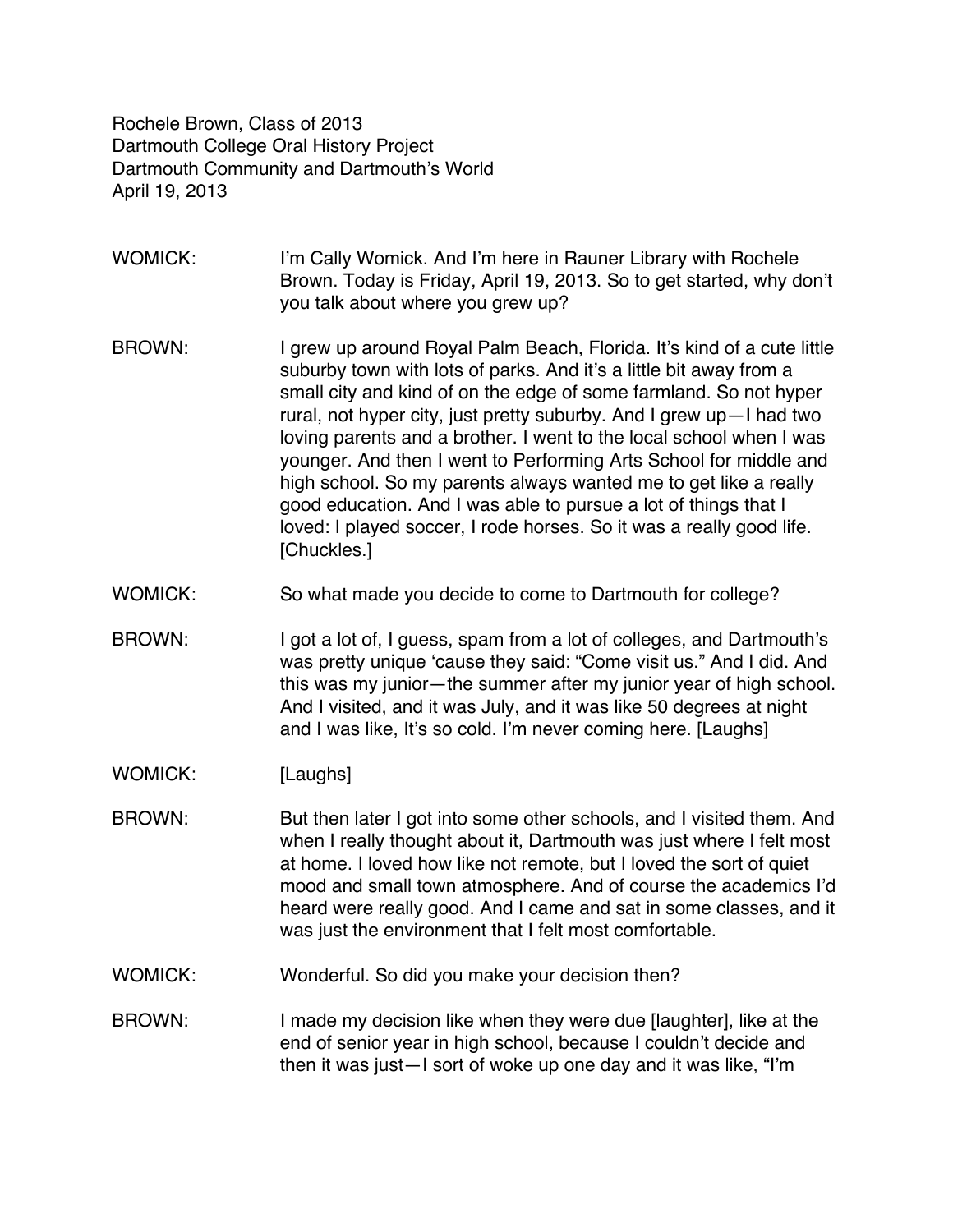going to Dartmouth." And my family was like, "Okay. She's going to Dartmouth."

- WOMICK: Wow! [Laughter] So then when you came up here for orientation, you'd already seen the campus.
- BROWN: Mm-hmm.
- WOMICK: So what was orientation like?
- BROWN: Orientation was really fun. I got here for section J Trips. So I went on my trip and then came straight in for orientation. And that was my birthday, which was kinda weird because I'd never been away from home for my birthday. But my parents came for orientation just for my birthday; so that was fun. Yeah. It was just sort of…everything was new, and I was just really excited to sort of be like out on "my own," quote unquote, and make new friends and just have a lot of fun. Because I had these like wild expectations of like, college is gonna be so awesome! And it was awesome—is still awesome 'cause I've still got a couple weeks left. Holdin' onto those.
- WOMICK: So for freshman fall, did you feel prepared for everything?
- BROWN: Um, feel prepared? Yeah, I guess I felt prepared. I was not really sure if like academically I would be prepared. But I felt pretty safe. I felt like everything went pretty well.
- WOMICK: Where were you living?
- BROWN: I lived in the River in Judge in a two-room double.
- WOMICK: Yeah.
- BROWN: The tiny inner room of the two-room double.
- WOMICK: Oh.
- BROWN: Which I kind of actually miss. It was really cozy. [Laughter] I don't know. It was like the one room I had for three terms in a row on campus. And, you know, I decorated it really nicely. And then after that I was like, Uhh, I'm gonna move in a term, and I didn't put as much effort into it. And, yeah, I just have lots of great memories. My floor was really close. And so we'd all like hang out in each other's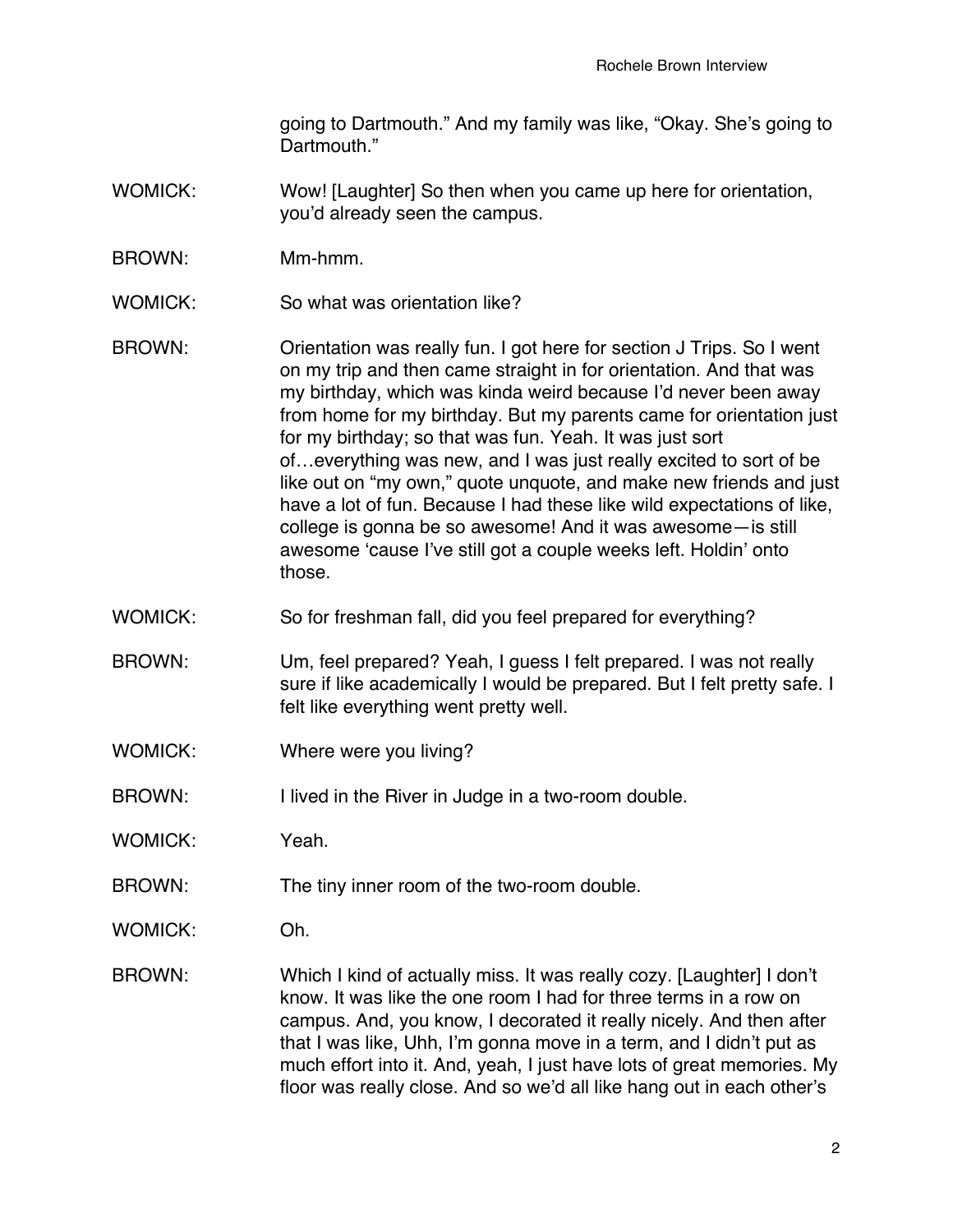rooms. And I'm still…like my closest friends are mostly floormates that I had freshman year.

- WOMICK: Nice.
- BROWN: Yeah.
- WOMICK: So then going forward into freshman winter, how was that?
- BROWN: That was dark and cold. [Laughter] I missed my sunshine. And I think it was definitely a little bit of seasonal depression. So I started exercising obsessively 'cause it made me happy. And I think my academics were a little tougher that term, too. But I think it was more just because I was moody than because they were actually tougher. But, yeah. Lots of cardio [chuckles] got me through it.
- WOMICK: So then spring, was that better?
- BROWN: Spring was the most beautiful thing I'd ever seen in my life. [Laughter] It was sunny and.... That was a really, really warm spring, and I didn't know that. I just knew that I could wear my dresses again. And I for some reason didn't really think about leaves coming out on the trees 'cause I'd never seen this before, of course, being from Florida. And like all these like itty-bitty baby leaves; they were so cute.

I was riding on the equestrian team which I had joined freshman fall. And then we kind of don't ride as much in the winter 'cause the weather's bad. But I started riding almost every day, and like that made me extremely happy. And I was taking Anthropology of Religion with Professor Watanabe, which I absolutely loved. And I think I was taking a linguistics class which I absolutely loved. And Arabic. And so I just loved all of my classes. And I just loved being outside and swimming in the river; that was a little chilly at first, but got better. [Laughter] So, yeah, I was happy.

- WOMICK: And you were here for the summer, right?
- BROWN: Yep, I was here. And I took classes.

WOMICK: Mm-hmm.

#### BROWN: Because they decided late in the spring that I was gonna do an FSP, the religion FSP, in Edinburgh. So I needed one more class. I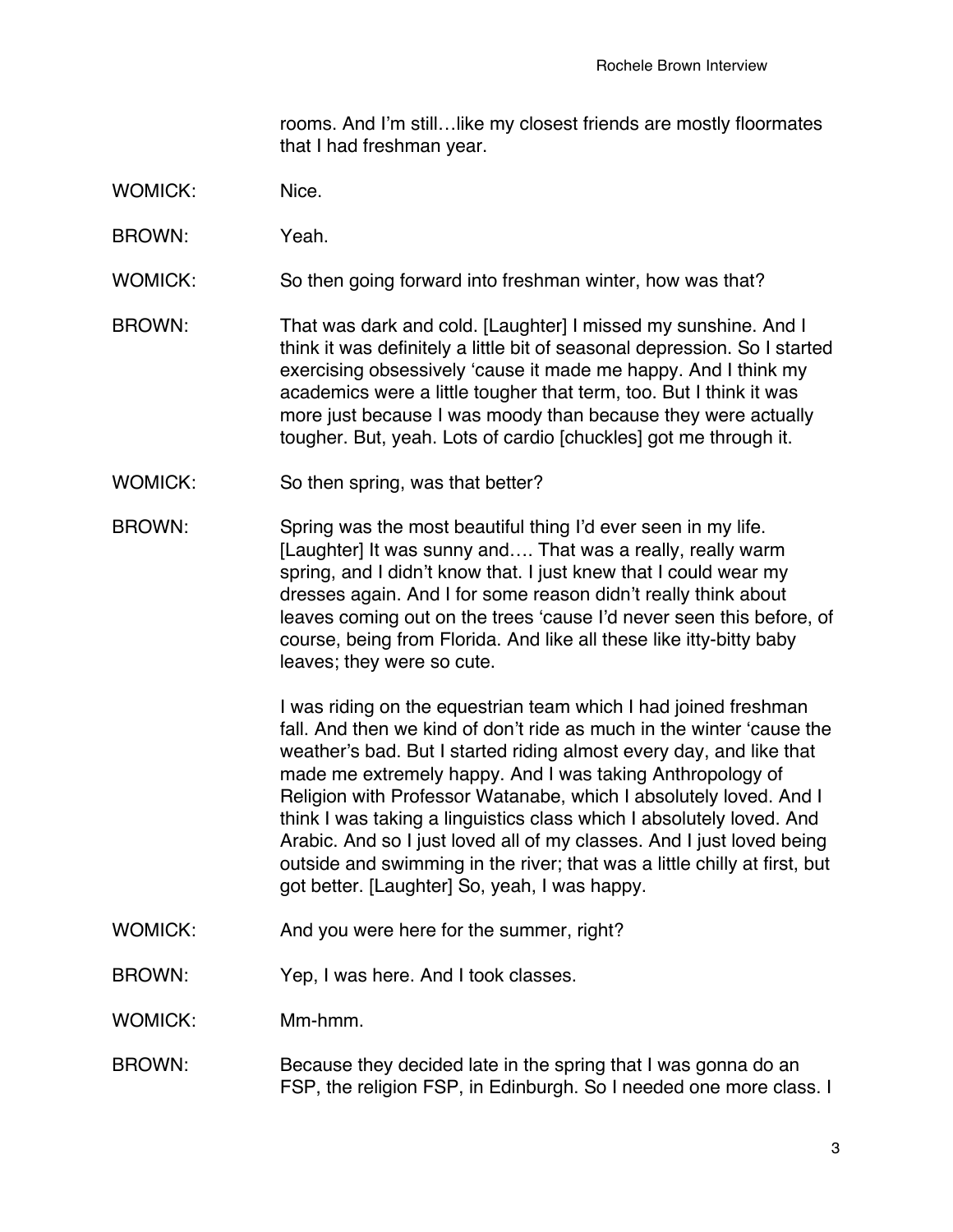was actually like a little bit bad because it had just started to get beautiful, and I just started to really love being outside and being here. So I was like, Oh, I'm gonna stay for the summer. And originally a couple of my friends were going to stay for the summer, too. But then they… didn't. So I was just like, Okay, that's fine. I'll just make new friends, which I did. So I took classes and just kinda had a great time being outside and enjoying New England summer, which is far less humid and more encouraging to move around in than Florida. [Laughs]

- WOMICK: And you got to know a lot of '12s over their sophomore summer, right?
- BROWN: Yeah. I got to know a few. I think I'd hang out more with sort of a post-freshman-year mob, though. There were a couple of other '13s on campus. I think I actually got closer to them than to the '12s. But, yeah, I did get to know a few '12s.
- WOMICK: Great. And so then you were away in the fall.
- BROWN: Mm-hmm. Went to Edinburgh. That was a really, really fun experience. I hadn't ever really traveled outside of the United States and Jamaica, which is where my family's from so it was kinda like home again, so I didn't really count that as being away. It was just kinda the other home. So it was my first time really being away, and it was great. I feel like I realized—I always thought of Europe and America as being like pretty much the same. But I kind of like got to see all the little differences, and that really was interesting and fun and weird [chuckles] all at the same time.
- WOMICK: Yeah.
- BROWN: And then I had really, really good classes. I took Kierkegaard and existentialism with Professor Green, and it was great because we got to fly over to Denmark and, you know, see all the stuff going on in Kierkegaard's life. As we were reading about it, we could go visit the places and stuff like that.
- WOMICK: Wow!
- BROWN: So that was really fun. And I got to—I joined like student clubs and stuff in Edinburgh. And so I got to meet a bunch of students there and make some friends.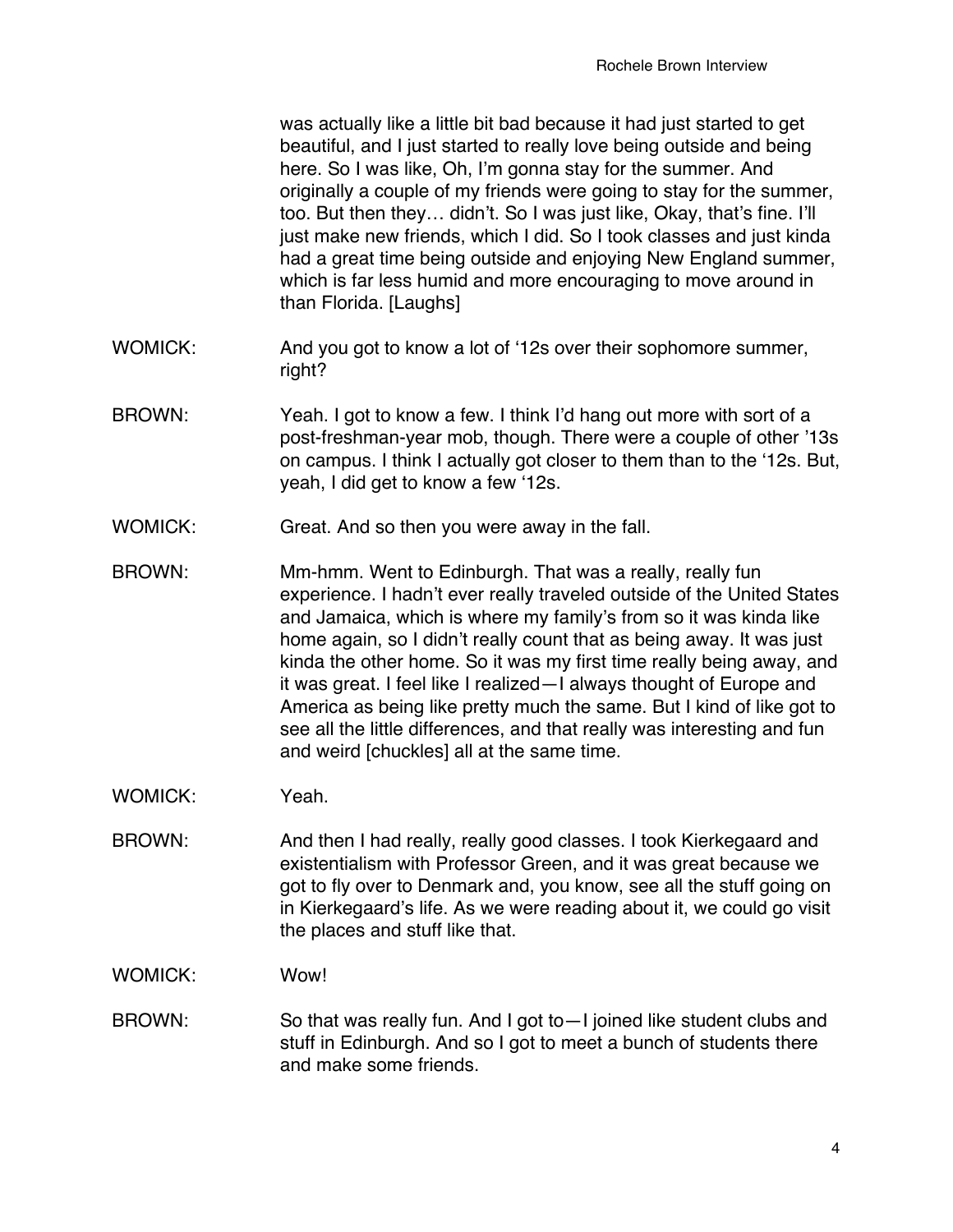# WOMICK: Mm-hmm.

- BROWN: And, yeah, it was great. I traveled and met one of my friends—one of my freshman floor mates who was in Spain on the Spain FSP. And so we got to gallivant around Spain together for a while, and that was really fun.
- WOMICK: Sounds so cool.
- BROWN: Yeah.
- WOMICK: And you were hanging out a lot with the students there, too, not just Dartmouth people.
- BROWN: Right. Yeah. The Dartmouth group was great, though. I mean we definitely got along. But I think I spent most of my time with Scottish students.
- WOMICK: Huh!
- BROWN: So, yeah. 'Cause like I said, I joined a drumming society, and so I made a lot of friends through there. And, yeah, it was great. It was nice because I think on a lot of FSPs you're always with your Dartmouth group. And then my other FSP that I did was more like that. And I think it was refreshing to sort of like branch out and like really connect with the students at our host school.
- WOMICK: Yeah. So then what did you do for the winter?
- BROWN: That winter I came back to Dartmouth and jumped back into Arabic class, which was very hard [chuckles] after missing two summers of studying Arabic. Yeah, it was rough. It was also my sixth term in a row [chuckles] at that point.
- WOMICK: Yeaah.
- BROWN: And it was winter again and cold and dark. Oh, yeah, that was the bad winter, too. That was the really, really snowy winter.

WOMICK: Yeah.

BROWN: And then I had…I think I had Spanish language drill because I felt like taking Spanish. And I remember getting up for drill and it being like 20 below one day and being just like, I don't think this is okay.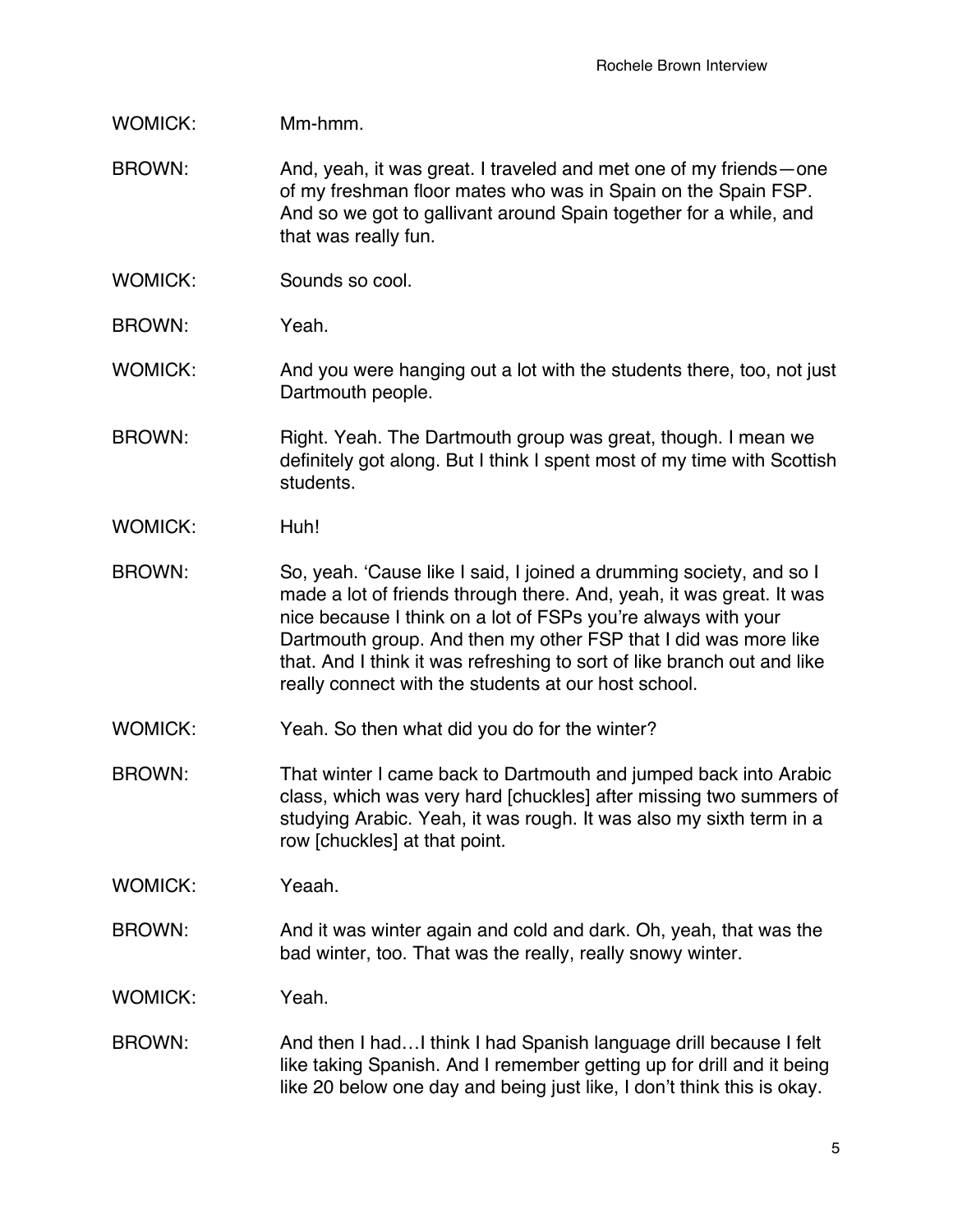And like going outside and my nostrils being all crinkly. [Laughter] That wasn't fun. But, yeah.

What else do I remember from that winter? Oh, I thought about rushing for like five minutes and then didn't. [Laughter] Which was fine. It was like nothing…. I was just lazy, I think. Like I knew you had to...I'd just heard that the process was kind of arduous. And like none of my friends were really in houses either. So I didn't really feel like I really had to, to like be social. So I just didn't. And, yeah, it was fine. I think I just sort of had to take that one one day at a time just because I was getting a little weary.

- WOMICK: Yeah.
- BROWN: But I got through it.
- WOMICK: So when rush happened, did you feel like a lot of your friends rushed or—
- BROWN: I know a lot of people did. But my like closest friends didn't.
- WOMICK: Yeah.
- BROWN: Didn't really rush. So it didn't really feel like I was missing out on all that much. And I also, from like knowing… I'm on the equestrian team, of course, so we had a lot of upperclasswomen who were in sororities. And when they talked about them, they didn't really sound like places I would have fit in anyway. So I was just like, Oh, it's fine. I guess I can always do it next term if I'm feeling less lazy or…I don't know if that's true. Can you rush in the spring? I don't even think you can rush in the spring. [Laughter] But I don't know. I was just not concerned about it. And I went back to being in my drum group and—I was in the World Music Percussion Ensemble and I went back to riding. And I just didn't really feel like I was missing anything in life. So it was fun.
- WOMICK: Yeah, yeah. So what about the rest of sophomore year? How'd that go?
- BROWN: Sophomore spring was my seventh term in a row.
- WOMICK: [Sharp intake of breath]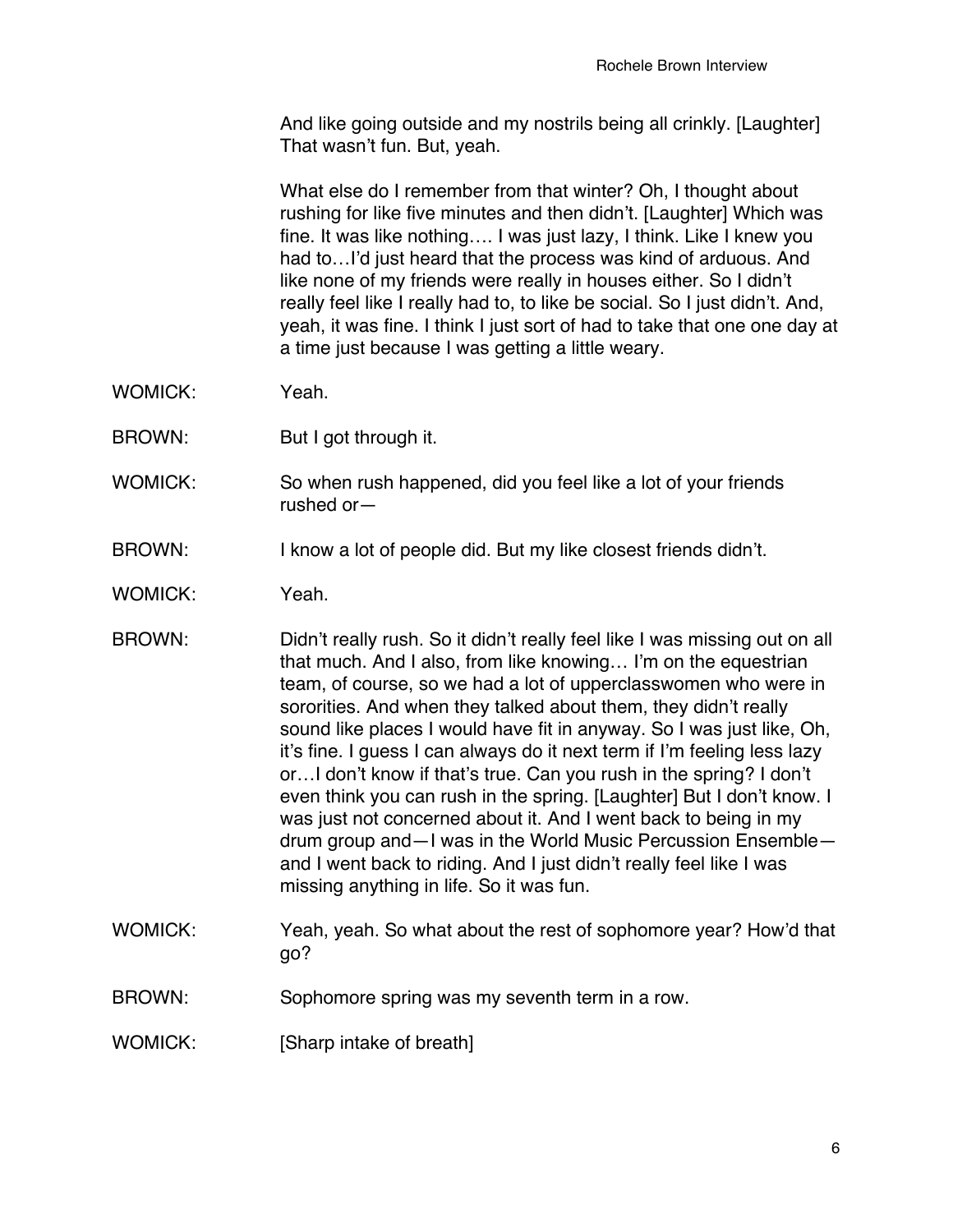BROWN: [Laughs] I dropped down to two classes at some point just because I was still feeling pretty behind in Arabic, and I was pretty extensively trying to catch up. And I took something else, too. But I think it was a religion class or an AMES class; I don't know. That was…once I dropped the second class, it was okay. Oh, it was a religion class with Professor Frankenberry.

> And then I think I might have declared my major at that point because the registrar was bugging me. Because technically I had been a junior. So, yeah. And so I did that. And that was fine, I guess. It was kind of hard for me to pick a major. I just kind of picked one because I had all the classes, and the classes were fun…I guess. And it had a lot of, you know, philosophy, and it had psychology, and it had anthropology, and it had history. It just had a lot of things that I thought were interesting in it. So I did that.

> I don't remember that spring being quite as magical as the first one. And I think it's just because, again, I just was really burnt out. So I got through it, though. And I think academically I did really well in both of those classes, even though it was a struggle especially in Arabic.

- WOMICK: Yeah
- BROWN: But, got through it.
- WOMICK: And then after that, did you take an off term?
- BROWN: I did. I finally took an off term. But I was at Dartmouth. I was working a few jobs. I was working in computing. I had like the computing intern position at the AHRC. And I was working on a project in Arabic trying to like make flashcards, like digital flashcards for people, 'cause, like, I couldn't remember all of those words. I was like, Okay. I'm going to help myself and some future students out.

And that was actually really fun. It was sophomore summer, so all my friends—that's why I wanted to be here, 'cause it was sophomore summer! I was like, Why did I, why did I try to stay here? Yeah. [Chuckles] I wanted to stay here because it was sophomore summer, and that was a really good decision. All my friends were living in sort of the same area. So it was really easy to just pop over after work and see everybody. And it was just really chill and it was just really what I needed.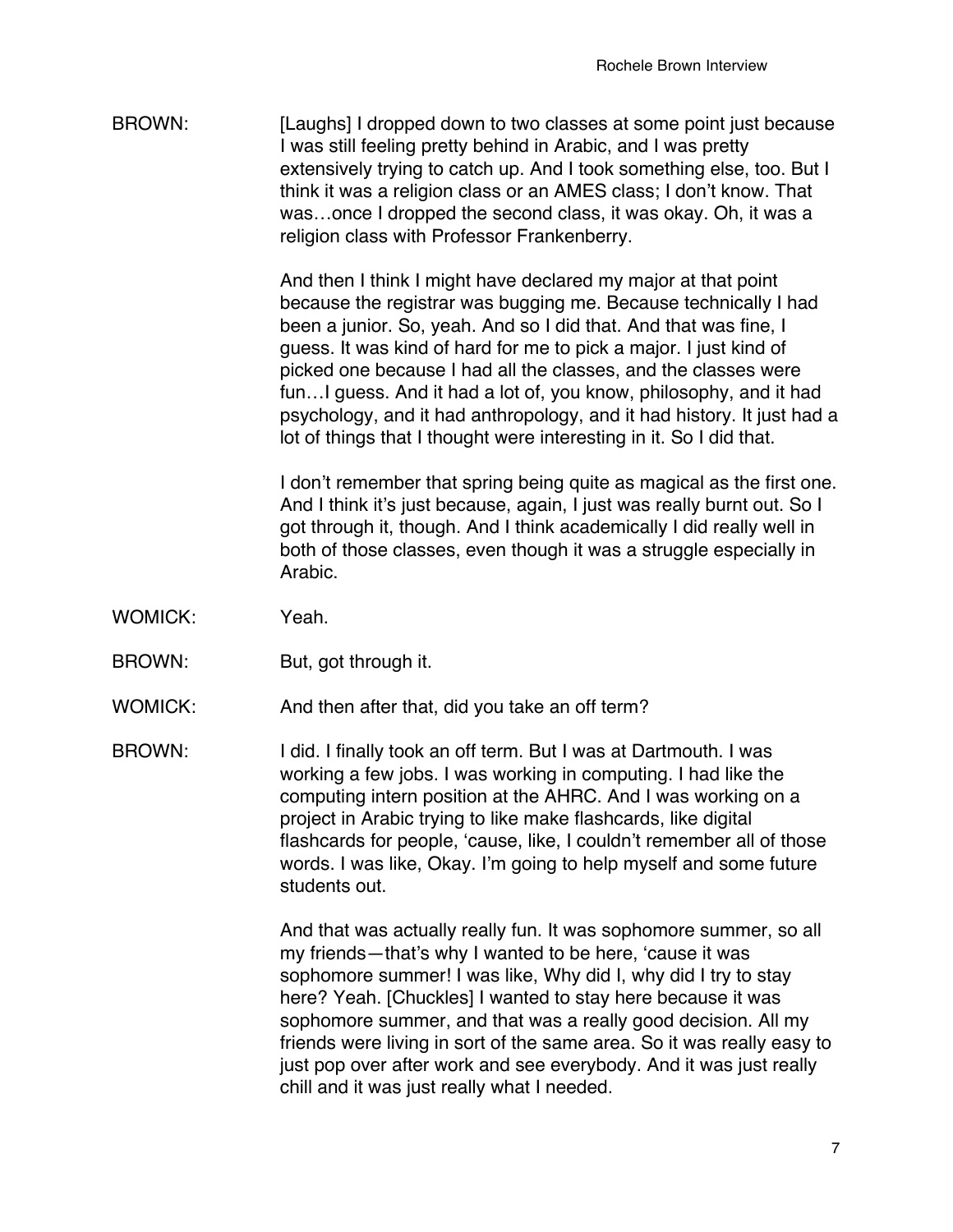I think it was the first time that I ever just like walked into Sanborn and just like picked up a book and read it. [Laughter] It was the best feeling ever. Because like, who has time to read for pleasure at Dartmouth? I certainly don't. And it was great. I went to all sorts of lectures that normally during the term I would have been like, Oh, I would go, but I have to ride. Or I have homework, or whatever.

And it was probably one of the most intellectually-stimulating terms at Dartmouth just because I can just explore whatever, and I can make use of all the resources. And it was fantastic. And, like I said, my work was pretty easy and like not anything taxing. So I had the energy to do that kind of thing—

- WOMICK: Yeah.
- BROWN: in my spare time. And like I said, I loved being in Hanover in the summer and being outside. So I did lots of hiking. I got really active in Cabin and Trail, which I'd always wanted to do, but I hadn't for a while. But since I wasn't riding and I wasn't drumming, I just thought I'd do that. And it was a great decision.
- WOMICK: So then, moving into fall.
- BROWN: Uh, yeah, the fall I went to Morocco. And that was a really good experience. The FSP wasn't my favorite, I think partially because it was a really small group of students, and we spent like all of our time together. And it wasn't necessarily like a bad group, it was just like people that I probably wouldn't have ever hung out with otherwise. And [chuckles] I actually like haven't really seen them since. [Laughter]

So, I mean, it was fine. I ended up kind of being a bit of a loner and sort of venturing out on my own. I mean not dangerously so. But like I would often go to the café to work on my own, which I know a lot of the other students weren't comfortable doing. And, yeah, it was a great experience.

I learned a lot of like survival Arabic, I think, too, especially when we were in the mountains, and people spoke Berber and not Arabic. And my French was really, really rusty. Yeah, it was definitely a lot of like survival skills that I think will definitely come in handy in the future.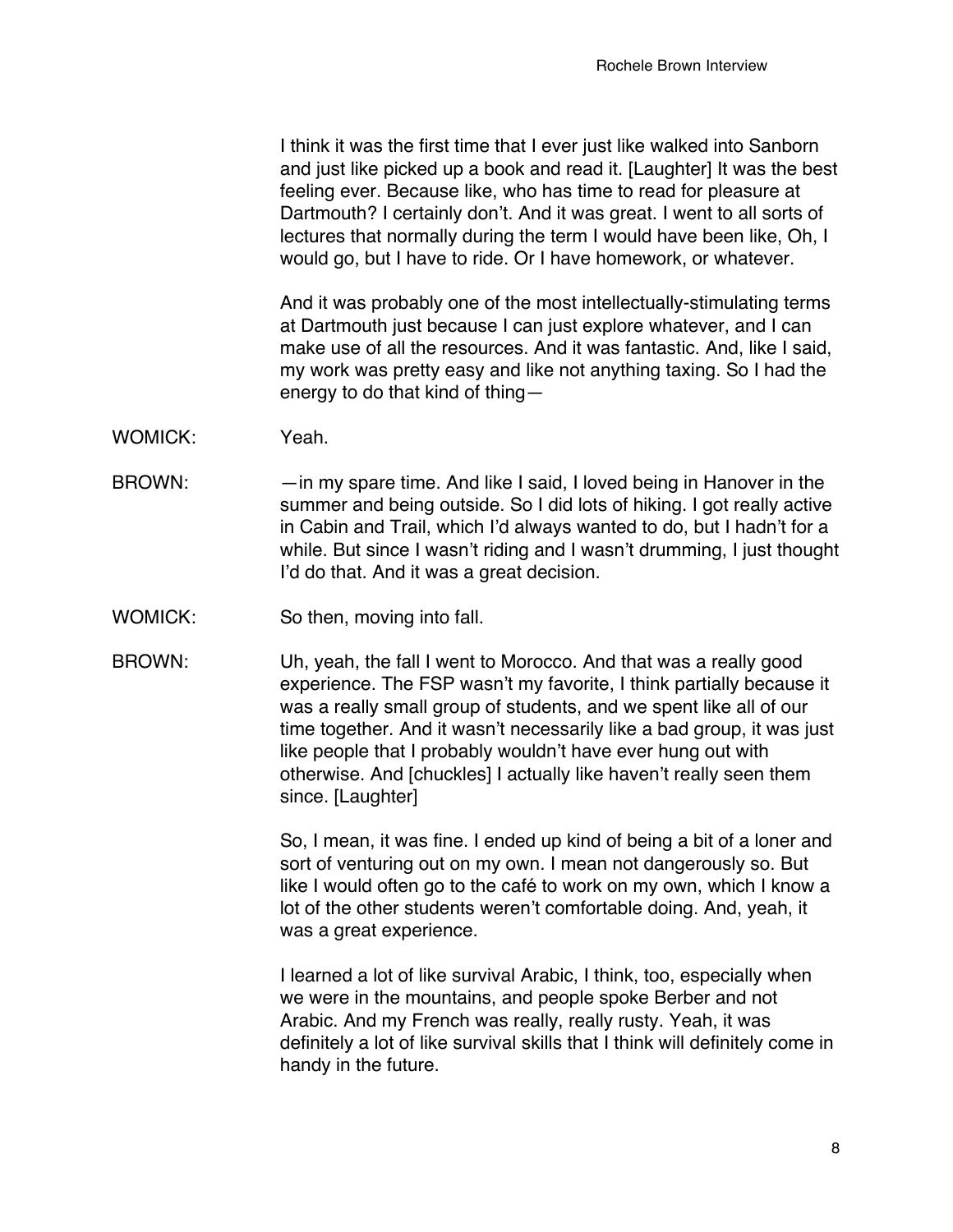# WOMICK: Mm-hmm.

- BROWN: But I loved being there. I loved meeting people. I loved just the environment. I loved having a different perspective besides just the typical like Western perspective. And you know I grew up in a very like religious household, like Christian—Protestant. And so it was really nice to sort of go over and.... You know my hosts were Muslim, and I had a lot of chats about religion which were really cool. I'm not religious personally, but I felt like I saw a lot of connections between the two. And a lot of differences, too. But it was just refreshing in general.
- WOMICK: Yeah. So did you come back to Dartmouth the next term?
- BROWN: Yes. Yeah, I didn't give myself a break much. Came back to Dartmouth… Wait, no I didn't. That was winter. Winter, no, I didn't come back to Dartmouth. I went to San Diego, had an internship with the International Rescue Committee, which was refugee resettlement. And so I worked in employment, and I helped newlyarrived refugees from mostly…they were mostly originally from Iraq. But a lot of them had been moved around in camps in like Syria. Clearly that was the current idea at the time, and turned out that way. And a lot of them were from Somalia. But I got mostly Iragis because I was the only volunteer intern who spoke any Arabic at all. So that was fun because I don't speak Iraqi Arabic. [Laughs]
- WOMICK: Right, it's pretty different.
- BROWN: Yeah, it's pretty different. So they would say something, and then I'd say it back to them in Modern Standard Arabic. And sometimes they'd be like, That's not what I said at all. And I'd be like, [chuckles] Okay, say it again? Or write it down. You know, it was tough. But we communicated. And then a lot of them did speak some English.

And I got to teach a lot of computer classes, and my computer skills from sophomore summer came in handy. I got to place a few people in jobs, so that was really rewarding. And I actually went with one of my friends who had an environmental internship on the coast, and we sort of lived between our two jobs, which was great, 'cause it was easy to find like a nice little apartment to split the rent.

And I had a Tucker Fellowship. So I had a mentor who was really great. And he just invited us in to visit his home, and that was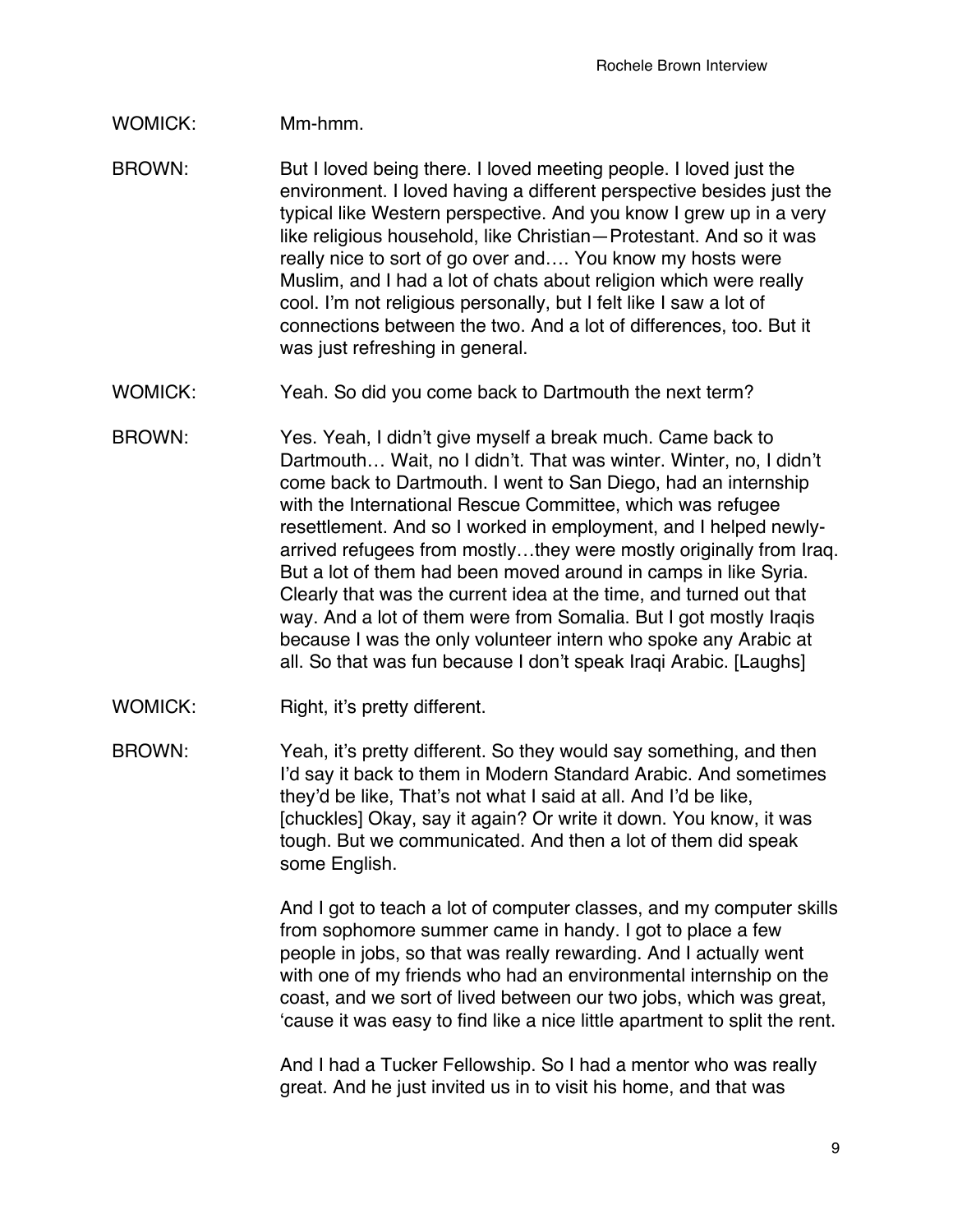fantastic. So I had a friend, and I had a pretty rewarding job. So life was pretty good. It was nice and sunny in California. Actually I hear it wasn't that bad of a winter up here. But that's okay. [Laughter]

- WOMICK: Yeah, it was probably the mildest winter in the past four years.
- BROWN: Yeah.
- WOMICK: But it's fine. [Chuckles]
- BROWN: Yeah. I had a good time there. I'm sure I would've found something fun to be with up here, too, had I been here.
- WOMICK: Yeah. So were there other Dartmouth people in the area, other than the person you were living with? Who did you spend time with?
- BROWN: I spent time mostly.... Well, I had a full-time job, so I did a lot of that. And then I decided to teach myself more Spanish because I did. And so I would literally just kinda come home from work and hit the books because I was really motivated to do it. [Chuckles] And then I'd go to the gym. And there was actually a Dartmouth alum who we met randomly at the gym. [Laughter] And, yeah.

And then like I would do like…. My job had a lot of young recent graduates, and so I hung out with them a lot. We'd do like a lot of after-work activities or like during lunch we'd kick around a soccer ball and stuff. So there were people my age that I hung out with. But again, I tend to be kind of a loner in like those situations where I'm like only there for ten weeks. It kinda takes me a while to make friends, and so... [Chuckles] So I wouldn't say like I made any like close, close friends. But I still had a good time, and I still hung out with people.

- WOMICK: And then you were back here in the spring?
- BROWN: And then I was back here, yes. Which was an adjustment after being—not taking classes at Dartmouth for three terms. 'Cause I took classes in Morocco, but it was kinda different.

WOMICK: Yeah.

BROWN: It felt a little bit like going out into the real world when I had a job, and I had to like make sure I paid all of my bills on time. Whereas, you know, being Dartmouth and like I have financial aid. Like my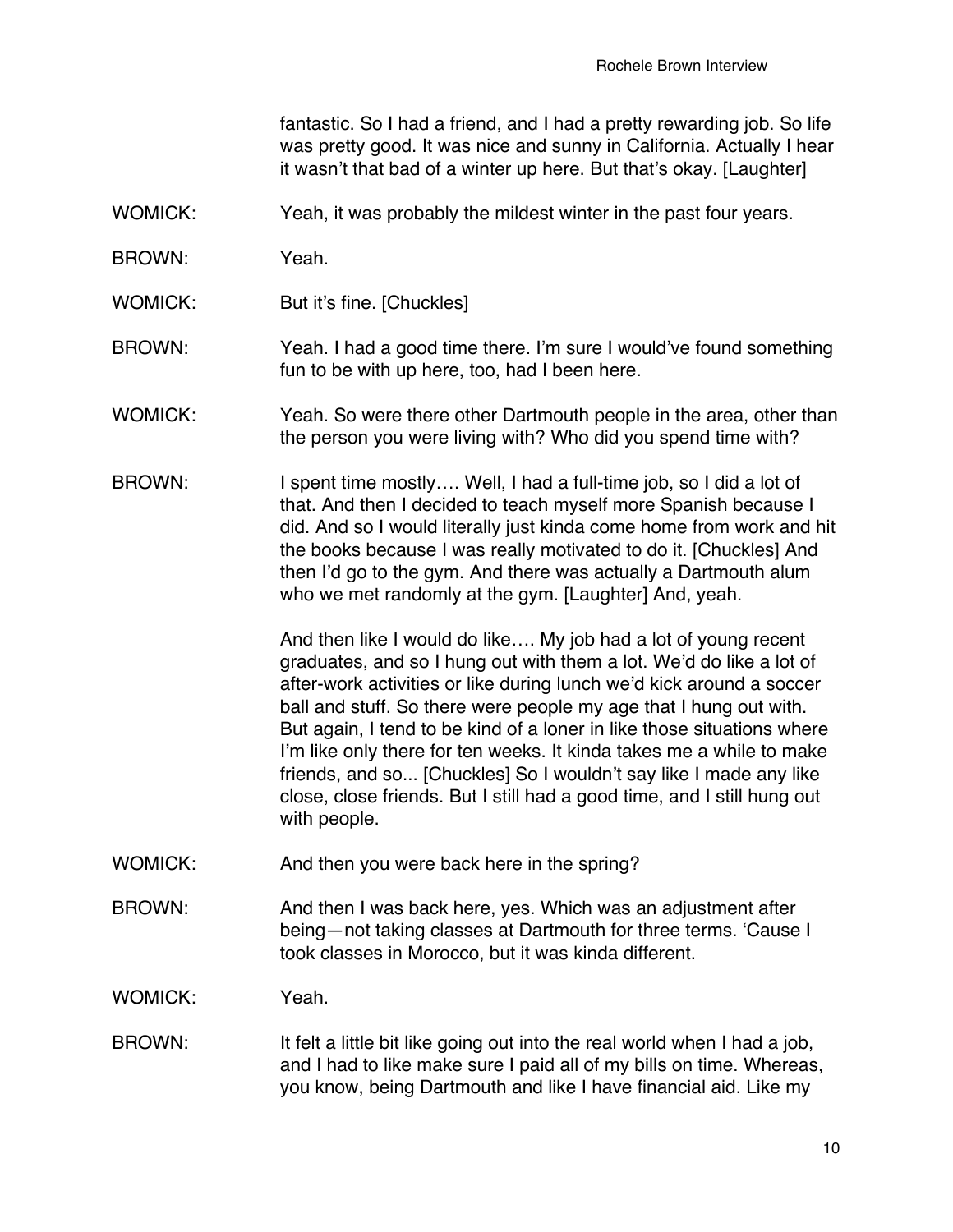parents pay for like part of my rent and stuff. So I don't usually have to remember those things.

And then I had to like dress like a real person, 'cause at Dartmouth I tend to just kinda roll outta bed. You know when I was doing work, I had to like actually be a presentable person and professionallooking human being. So I feel like I came back to Dartmouth and people would be like, "Why are you all dressed up?" And I'm like, "I'm not…. Oh, well I guess I kinda am, for Dartmouth." It was like an adjustment back.

And the schedule of a student was like not something that I was looking forward to getting back to; because, you know, even though I kind of made myself study a lot during the winter, that was totally voluntary and if I didn't want to that day, it was fine. I could go at my own pace. So getting back into that was like kind of uh, okay. But I did have—I did like my classes a lot. I took something else with Professor Frankenberry, and I took—I don't remember. But I remember liking my classes. [Chuckles] Yeah.

Once I was hanging out with my friends again, we were all sort of on campus, that sort of group I had freshman year from my freshman floor, I started to feel more and more at home again. And so, yeah. It definitely took like half the term—maybe even the whole term—to be completely like re-acclimated to life at Dartmouth.

And also just after—I feel like I saw so many like real world things, and Dartmouth isn't really the real world, you know. Like I saw a lot of people, especially in my internship, really struggling. And sometimes you forget that at Dartmouth, even though there are students who come from families that really struggle. It's not really something that, I think, I've experienced firsthand. It's always just kind of been like stories.

But, you know, when you have a refugee in front of you who, you know, the best thing you can do, because they don't speak English, is get them a minimum-wage job that they have to take two buses to get to—it really kind of wakes you up to, you know, the hardships. You know they have three mouths to feed, or more, and you just like want to do more for them. But you can't really. All you can do is try to help them get that job and help them get the next job and help train them for better things. So, yeah. So that was a bit of a reverse culture shock, I guess.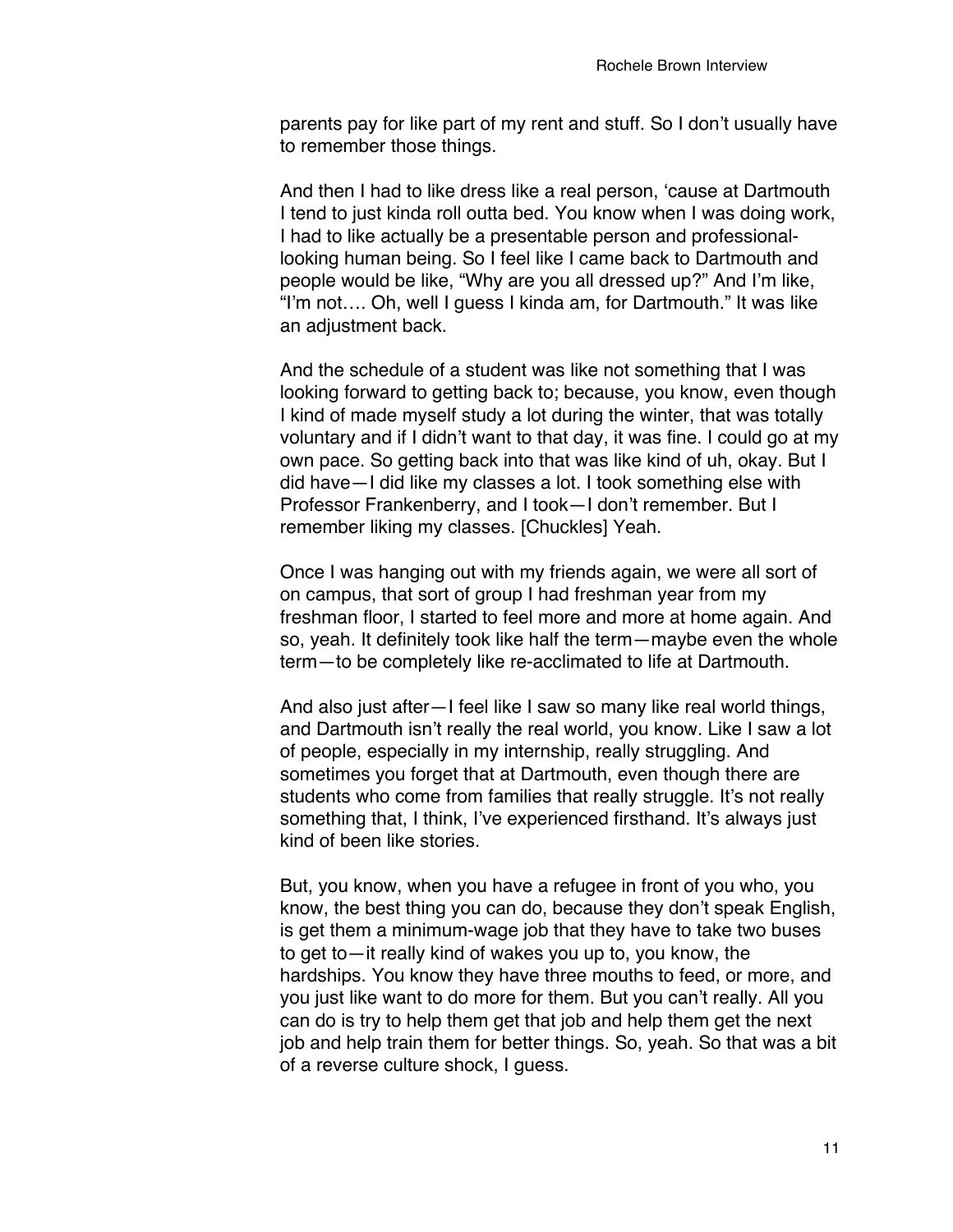# WOMICK: Mm-hmm.

- BROWN: But I was happy to be back for sure. I definitely missed being here, so. Because I think by that time I had definitely sort of thought of Dartmouth as one of my homes. And I hadn't been here in a while, so I missed it.
- WOMICK: And then that summer, what did you do?
- BROWN: That summer I was trying to get a gig in South America, after I'd studied all that Spanish [chuckles], working at a ranch. But it kind of felt a little bit sketchy to me.
- WOMICK: Mm-hmm.
- BROWN: So I didn't end up going. And last minute I was like, What do I do? [Chuckles] So I decided to stay at Dartmouth again [chuckles] and ride the horses at the barn—at the Morton Farm—for the equestrian team. 'Cause in the summer we don't have anything official going on. And so I just kind of went every day and rode. And then I had to make money. So I went back to my sophomore summer jobs, stuff and, you know, did some more hiking, swimming, [chuckles] and all of those summer things.

And there were actually a few of my friends were here over the summer doing various things: taking classes or FYSEP or internships or whatever. So that actually turned out to be kind of like sophomore summer only with less people that I knew on campus.

- WOMICK: Yeah.
- BROWN: Which, summer to me is perfect amount of people on campus. I'm very like sort of…I don't like crowds. I liked going into—not that I ever ate at Collis 'cause I didn't have DBA—but I liked sort of going into Collis and filling up my little tea thing with water 'cause that's what I did, 'cause I had to bring tea from home or buy it, which was just not economical. You know, I'd go up, fill my little thing with hot water, and I'd just sit in Collis, and I'd drink my tea. And it was so nice and quiet. [Laughter]

And then it's like the fall comes and like everybody's here, and you're like, Who are all these people? If I wanted to go to the library and read a book, it was like not crowded. I don't like crowded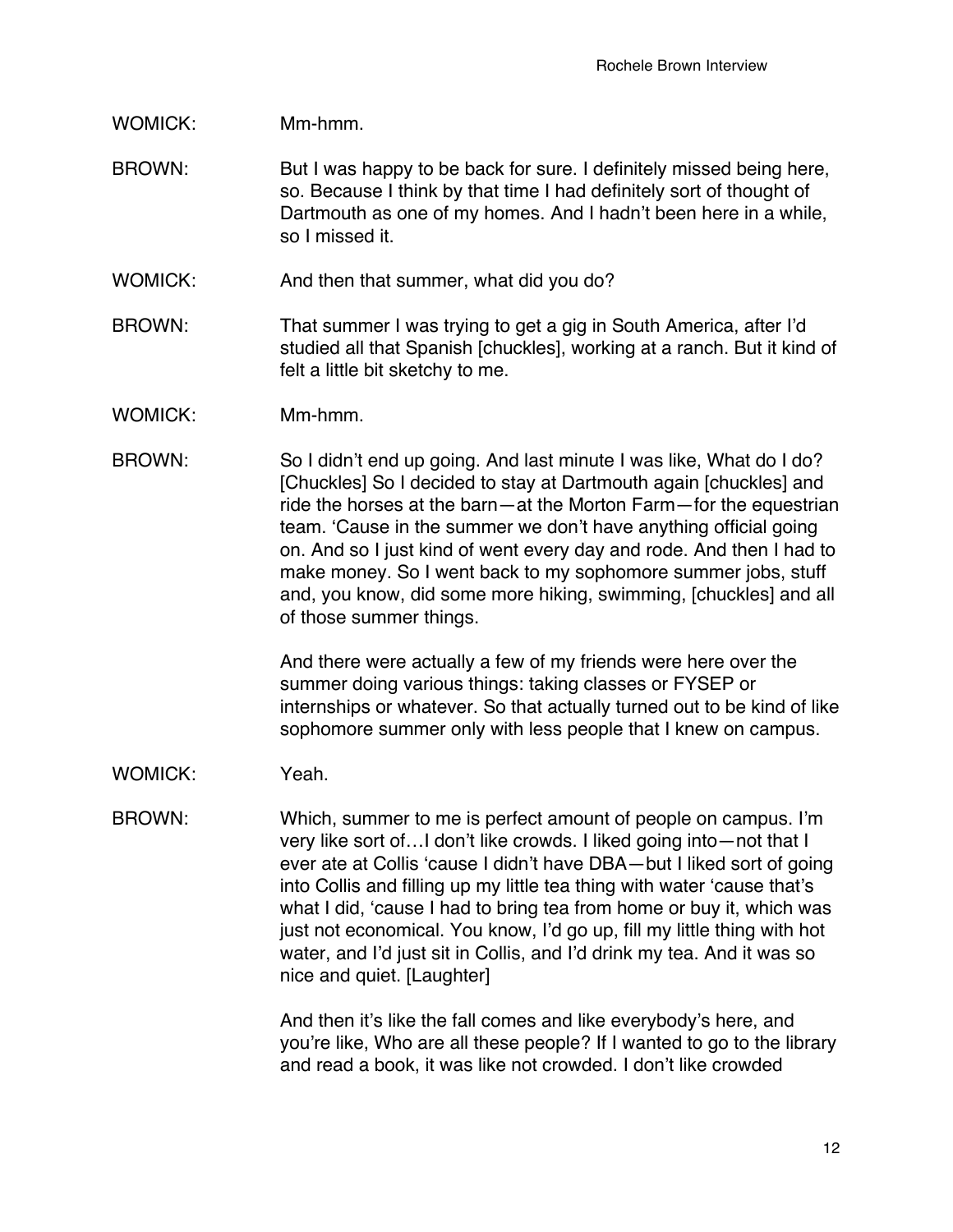libraries; they stress me out 'cause other people being stressed out makes me feel like I should be stressed out.

- WOMICK: Mm-hmm.
- BROWN: So, yeah. That's why I love summers at Dartmouth. [Chuckles]
- WOMICK: And so then fall happened and all of the people came back.
- BROWN: And all of the people came back. It was nice, though, 'cause I hadn't been on in a fall since my freshman fall.
- WOMICK: Yeah.
- BROWN: So it was really good to sort of be a part of DOC trips. I led a trip, horseback riding of course. Everybody on the team who signs an application, it's like, Oh, you're gonna do horseback riding. Don't even sign up for anything else. [Laughter] They just put you on horseback riding. So I led a trip, and that was great to, you know, sort of see like the fresh '16s coming in. That made me feel old. [Laughter] But it was really fun. And, you know, like Homecoming I hadn't seen since my own. So that was nice. And I did a lap with some of my tripees. So that was really fun.

But, yeah, I think by then, I think kinda starting junior spring I was kind of done being [chuckles]…not done being a student, but I was kind of done with the routine, I guess. I was like kind of feeling ready to not constantly have something due, something due, something due and have to work at it like all throughout the day. I really liked having a job and being like, Okay, now your job is over. And like, you know, it's not like I didn't want to stop learning; 'cause like I said, even when I had a full-time job, I still came home and studied just 'cause I wanted to.

- WOMICK: Yeah.
- BROWN: But I really liked that sort of independence. Like I had an Arabic tutor over that winter in San Diego. And I found it so much more helpful than being in class just because it was like learning what I needed to do instead of like necessarily having to follow the pace of the class. So I think I had sorta come to, like jaded like, Okay, what's the point?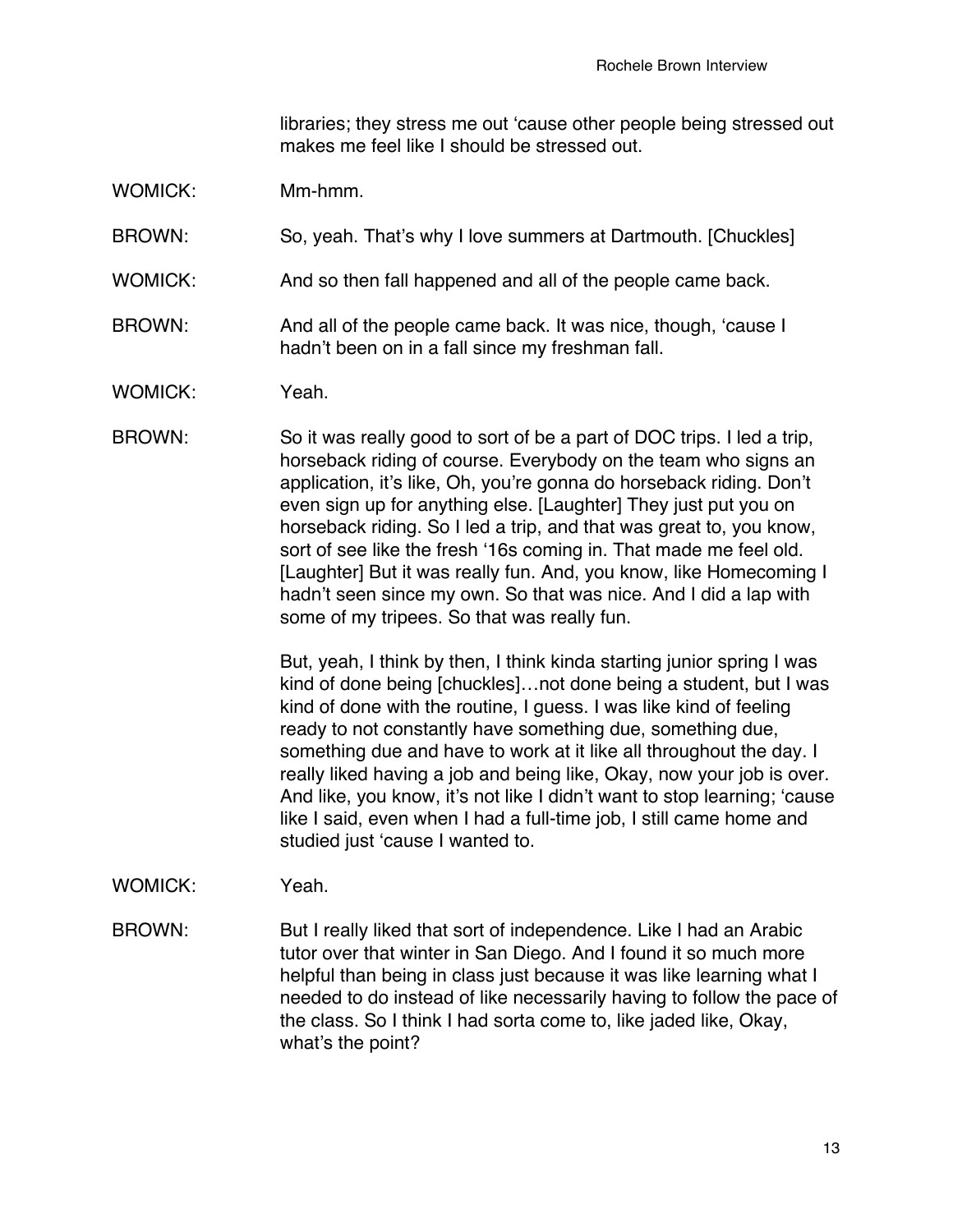But, you know, I started working on a thesis. And so that was something for me that I think was really important to start. And, you know, I just kinda got through the rest of my classes. I think my grades definitely suffered from apathy [chuckles] starting a little bit in the spring. But by the fall, it was definitely just like, Eh! I really just don't even care right now. And I think part of it was just I was taking classes that I was like kind of, meh, interested in, but not really. So I would do like the parts of the class that were interesting. And like if I just didn't care, I just wouldn't do it.

- WOMICK: Mm-hmm.
- BROWN: So, yeah. I should been more proactive about my GPA, but I wasn't.
- WOMICK: And were you spending a lot of time with friends at that point?
- BROWN: Mm-hmm. Yeah. I was still hanging out quite a bit.
- WOMICK: The same friends still from freshman year?
- BROWN: Yeah, same friends from freshman year. I have definitely more friends also from like Cabin and Trail from those two summers I was like pretty active in it. So, yeah. I also broadened my horizons a bit. But, yeah, I would say definitely my friends [chuckles] from my freshman floor were still pretty much the go-to. [Chuckles]
- WOMICK: What about winter?
- BROWN: Winter was actually pretty fun, 'cause I finally took the skiing PE because I realized that even if it is a few hundred dollars, it's still a few hundred dollars less than it would be otherwise. So I finally took it and it was so much fun. And like having something to go outside and do was amazing. And I somehow ended up with no class on Fridays. And so I would just get up Friday mornings and go skiing. And then the PE class would be like in the afternoons. So I'd just spend like half of Fridays skiing. And it made me really like being outside even though it was cold. So that was great.
- WOMICK: Wow! Yeah!
- BROWN: My classes were fine, too. I think having physical activity [chuckles]—as you can tell, my freshman winter when I just did cardio to make myself happy—I think having like a physical activity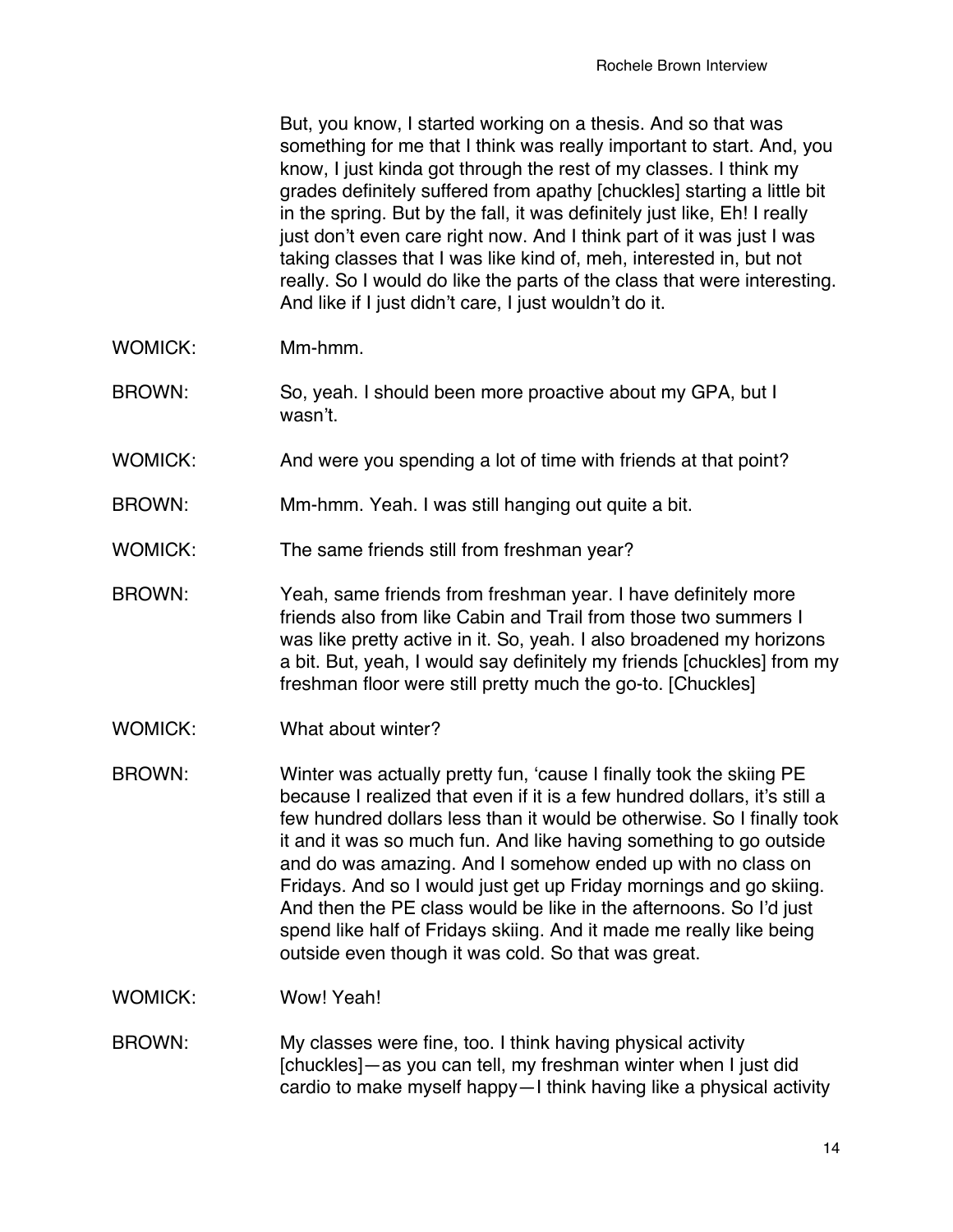to do outside made all the difference. And I didn't really notice winter being long and dark and cold as much. And, you know, before when it snowed, it'd be like, Oh, man, it's snowing, and then I'd be like, Oh, yeah, okay. I'm cool with some snow. Like, makes skiing more fun.

- WOMICK: Yeah. And now it's spring.
- BROWN: Now it's spring. Now I don't hang out so much 'cause my thesis is due in less than a month. [Laughs]
- WOMICK: Oh, yeah? What's your thesis on?
- BROWN: It's on commitment signaling, or religious commitment signaling, in different types of societies. So I'm looking at, you know, the huntergatherer versus, you know, the more egalitarian versus, like, an early state, versus what we call axial states. And, yeah. It's just sort of examining how peoples…how the way people interact with each other and show their affiliation to different things, changes as a society grows or shrinks or different complexities come in. So, yeah. It's interesting.
- WOMICK: And you're working with a professor on this?
- BROWN: With Professor Frankenberry whom I've mentioned to you. [Chuckles]
- WOMICK: Yes, same professor from...almost all of Dartmouth. [Chuckles]
- BROWN: Yeah. [Chuckles] She's great. I mean she's so seasoned in this. Like she knows exactly—I've heard so many other students that are writing theses be like, "Oh, my advisor is like not really…like knowing exactly how to help me." But Professor Frankenberry always knows how to help me, so. [Chuckles]
- WOMICK: Yeah. And do you like being able to work together and do independent research like that? You said you liked being able to do independent learning.
- BROWN: Yes, I really do. Yeah. And like I said, Professor Frankenberry is great at that. Like she lets it be my project. And even if she starts going down a path and I'm like, Mmm, I think… not really, she's like, Okay, then don't. Do something that you want to do. So I really enjoy that aspect of working with her. So, yeah.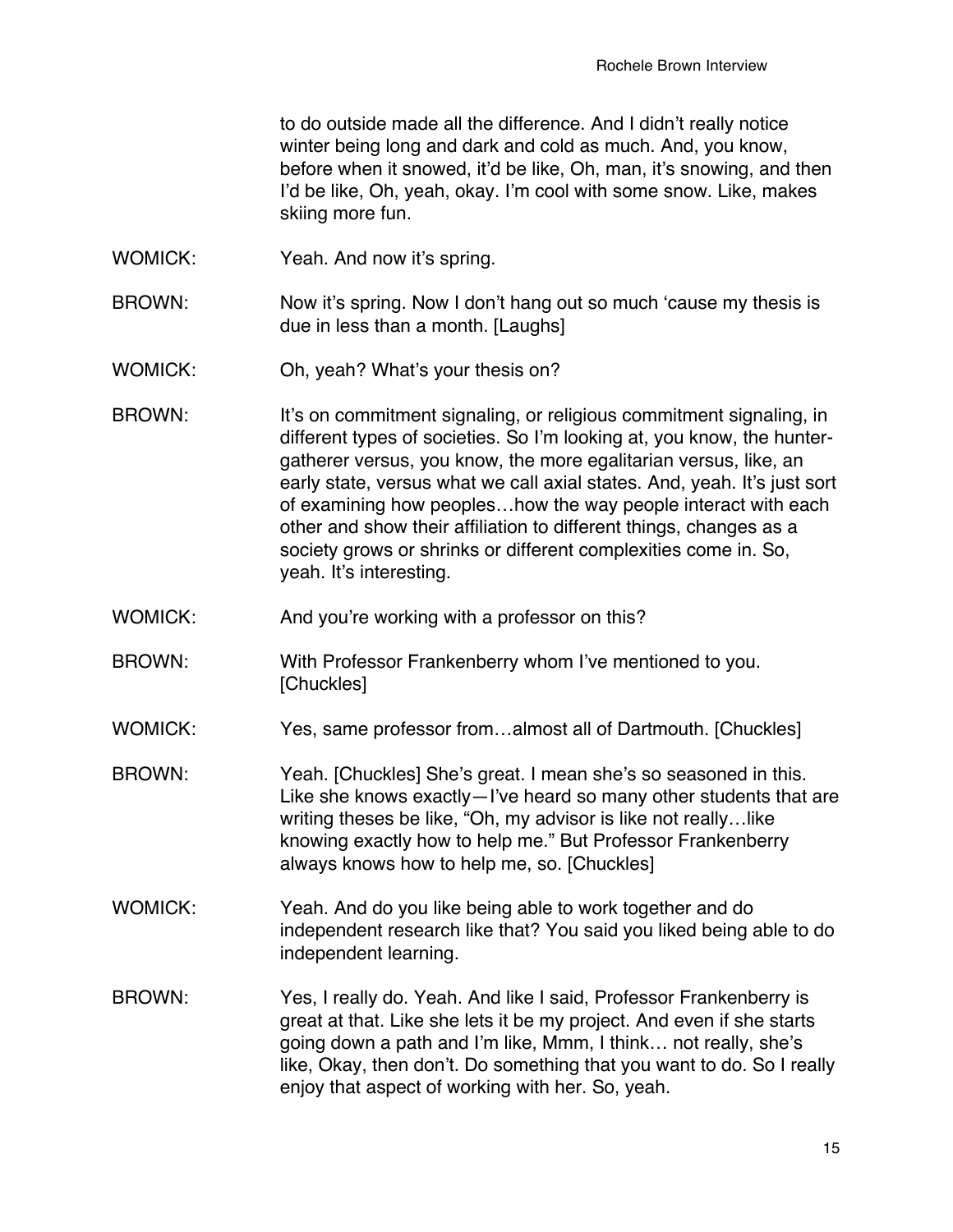- WOMICK: So I know you've been kind of on and off and then on for long periods of time, but how would you say that Dartmouth has changed during your time here?
- BROWN: How has it changed? I can definitely see a lot of social change as far as…. I think when I came here, there was a lot less emphasis on awareness. I don't know if it was that there was less emphasis, or that I just wasn't aware. But like I feel there's a lot more like sexual assault awareness, a lot more like racial, racism awareness, a lot more just like the way that people treat each other. I think there's a lot more awareness.

I wouldn't say it's necessarily gotten better or worse, the way people treat each other. But like for instance my freshman year, running around the bonfire, people were, you know, like slamming us together and like yelling "Touch the fire!" and all that kind of stuff. And then I remember like going to Homecoming after being away for two Homecomings and thinking it's gonna be the same thing. And then people were like, "Yay, Freshmen!" I was like, Oh, this is… tame. [Laughter]

And I would bet that it's largely because of like this awareness of like how people are treating each other. And, well, you know, it's like kind of a tradition. And I like didn't really mind the way that my freshman year was. And I don't think a lot of people did. But I think it did bother a lot of people, and I think it's important to consider that. So, yeah.

- WOMICK: How do you think Dartmouth has changed you as a person in your time here?
- BROWN: Hmm. Well, I think…let me think about that. [Chuckles] I think a lot of the changes have happened as a result of being here and then not being here. So I think like having that sort of contrast and like realizing sort of like how fortunate I've been in the world. That, you know, I've just been able to like make the choice to come here and to like have the resources that I have. And then being able to travel and realize that what other people have is like different and not necessarily like better or worse. Sometimes there's like quite a discrepancy. But sometimes you know I just realize more like who, like who I am, I guess.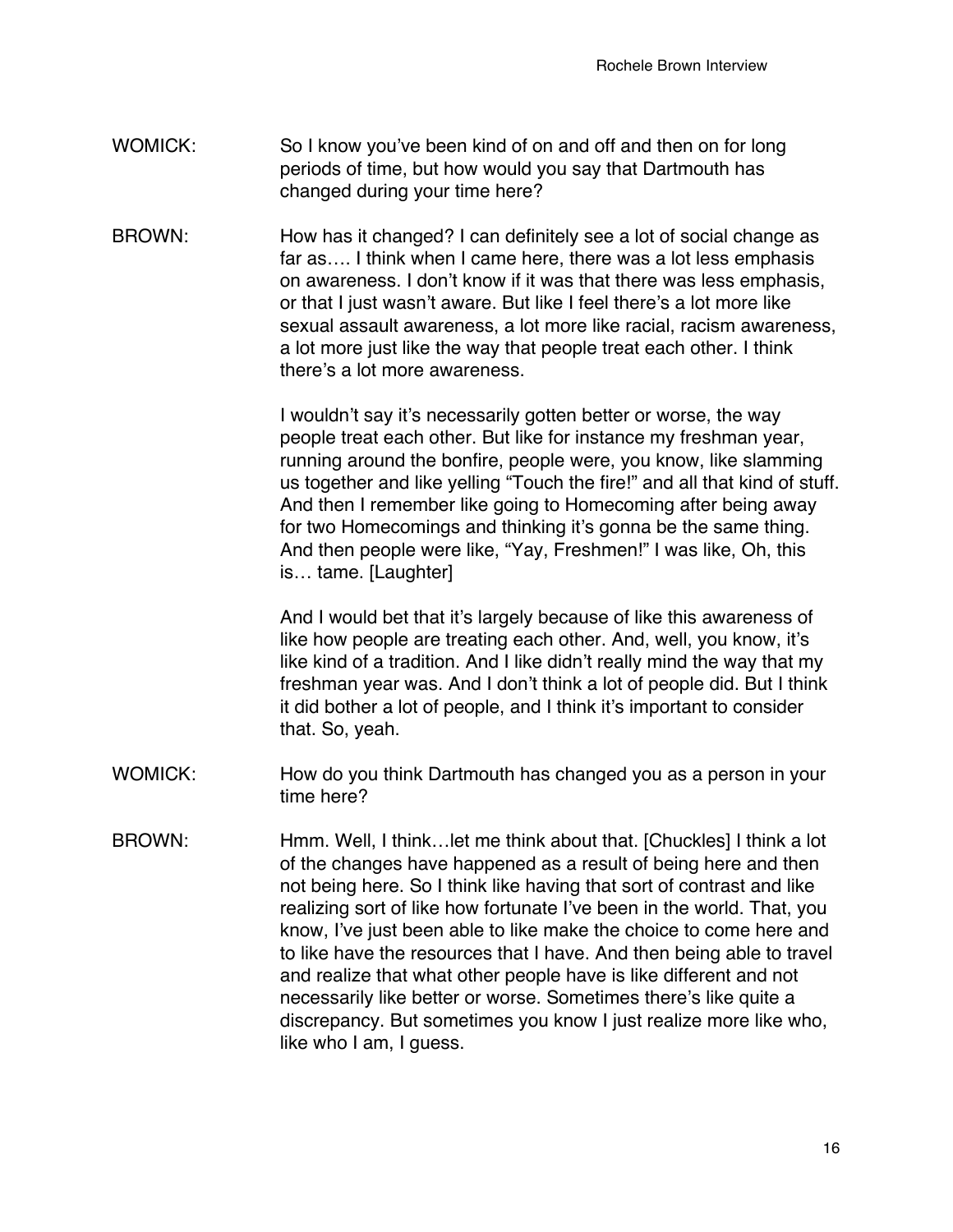I think it's definitely been…I've definitely had an interesting experience in that I've had the same friend group since my freshman floor. And I think a lot of people at Dartmouth haven't experienced that necessarily. So I think it's really like taught me how much I need to anchor myself in relationships and stuff like that.

So I think I've just grown in general into more of an adult than I was when I came. I think I was just sort of, you know, whimsical and like, Yay, college! And then like it sort of turned into, like… But actually, when you get into the real world, this is gonna be important. So, yeah. I think it's just helped me to mature.

- WOMICK: Mm-hmm.
- BROWN: But at the same time I think it's allowed me to be more myself even than I was at home, just because I have a lot of different views than like my family and stuff. And so like being on my own, I think, has been really good for me.
- WOMICK: So freshman year you were in the River [Cluster].
- BROWN: Mm-hmm.
- WOMICK: You mentioned that you've lived a lot of different places when you've been on campus. Why don't you talk about that?
- BROWN: Yeah. So I was in the Gold Coast Cluster; I was in Streeter in the summer because they close off a lot of housing. And that was great. It was nice and centrally located. And then after that I was away. And then I came back. I had a room in East Wheelock. But I spent most of my time off campus in off-campus houses. And so then I decided that I should move into one. So in the spring, in sophomore spring, I moved into an off-campus house, and I've been living there ever since.
- WOMICK: Wow, nice.
- BROWN: Yeah.
- WOMICK: So there hasn't been as much shifting around since you moved off campus?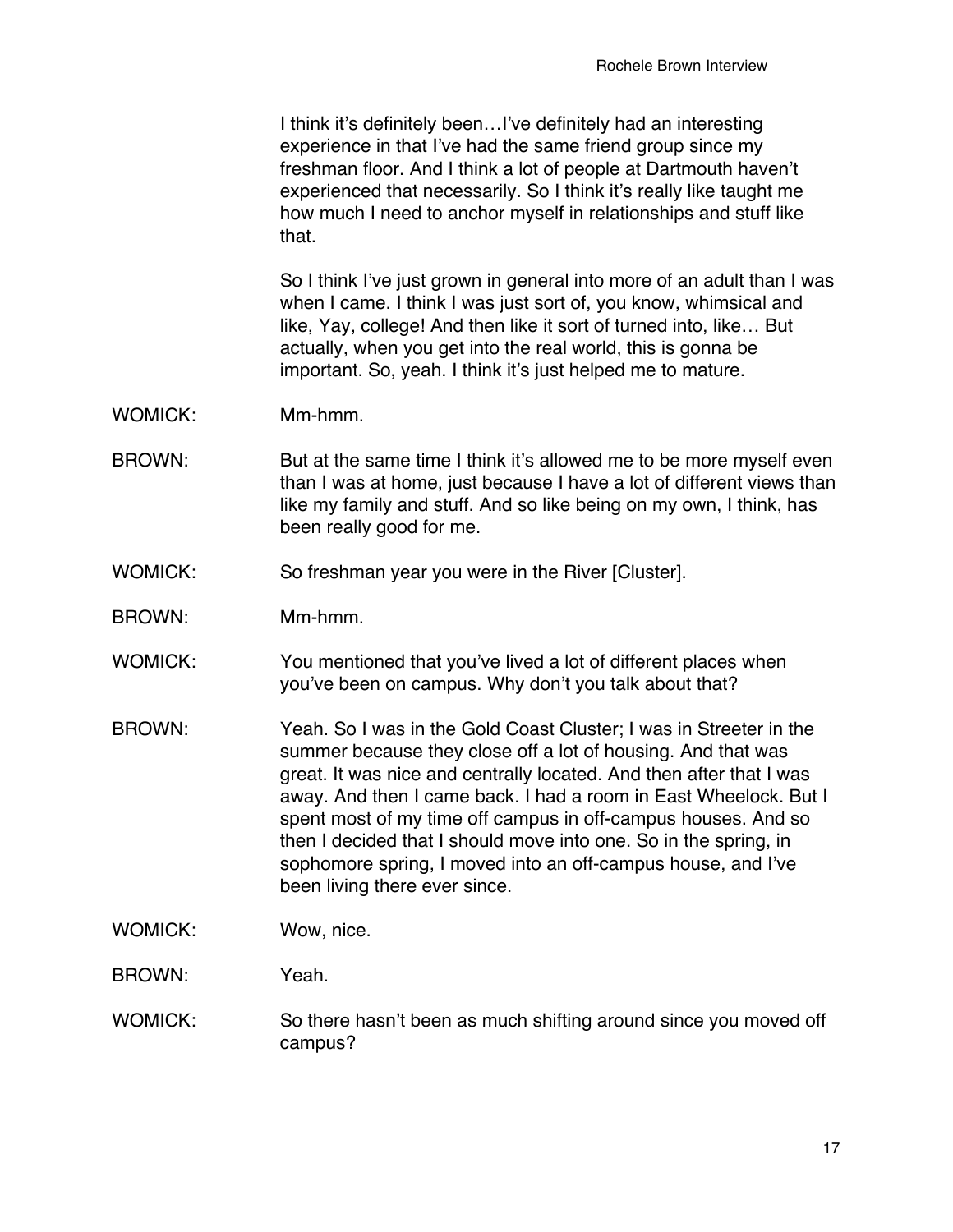- BROWN: Well, I moved off campus for a term, and then I was away. And then I was…. Or, wait. No, I moved off campus for two terms, and then I was away. And then I came back to the same house. So, yeah. So there's like kind of been moving, but instead of like moving into storage and then across campus, it was just like move things to the basement and then move them back out of the basement, which is much easier and cheaper. [Chuckles]
- WOMICK: Mm-hmm. And has it been mostly the same group of people that you've been living with?
- BROWN: Mm-hmm. Mostly, yeah.
- WOMICK: How would you say that compares to living on campus, other than the convenience of storage?
- BROWN: [Laughs] Yeah. It was great because I like to cook, and I loved having the freedom of getting up on the weekend; and if I had a lot to do, I didn't have to go anywhere. I could just go into my kitchen, make some food, and then, you know, as I was. That was maybe not the best, 'cause I could become kind of a hermit on the weekends. Because, you know, I had this sweet house, so my friends all came to me. [Laughter]

So, yeah, that was good. I mean the group of people I moved in with weren't people that I knew really that much beforehand. I knew one of them, but she ended up moving out and not coming back. And I stayed. So… But that was fine. I mean like the people I live with are great. And I mean they're definitely not my closest friends, but they're definitely my friends, too.

- WOMICK: And how did you find out about this house and decide to live there? How'd you meet those people?
- BROWN: Well, the friend who was living there that moved out.
- WOMICK: Right, So, that was it?
- BROWN: Yeah, yeah.
- WOMICK: And then she was gone.
- BROWN: And then she was gone. And I stayed 'cause I really like living there. [Chuckles]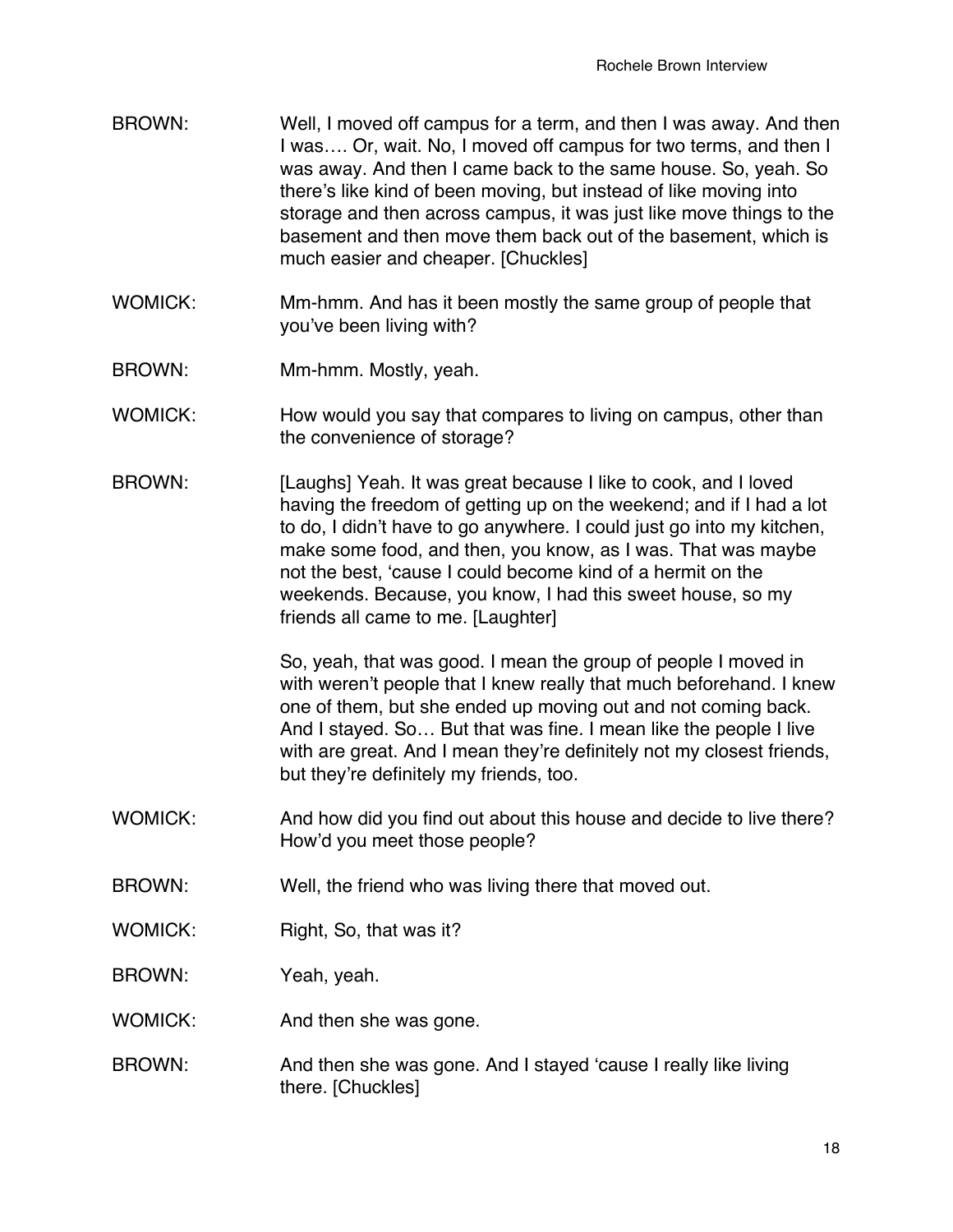- WOMICK: Nice. So, you said that part of what you liked about Dartmouth is the location. But why don't you talk more about what you like or don't like about where the campus is located?
- BROWN: Yes. Well, I think a lot of people coming, especially from cities, think it's like kind of in the middle of nowhere, there isn't a lot to do outside of campus. And people kinda get like, Oh, my gosh! I've been on campus for so long. I think I ended up getting away a lot because I traveled a lot for riding, and like the barn isn't on campus. And so I did do that. And I actually ended up…I have a car that I got over last summer because to get to and from the barn I needed a car.
- WOMICK: Mm-hmm.
- BROWN: And so I've been fortunate, especially this year that I just…if I want to go to like Boston or whatever, I'll just go. And it didn't really bother me. Like when I'm in a city, I don't really go out that much anyway. Like I don't really like going clubbing or I don't really you know do that kind of thing. Usually to entertain myself I just go to friends' house or go outside. Clearly that's something I'm able to do here. And so I never really missed it.

I tend to be kind of a loner sometimes, like I said. And so I just love being able to just walk out into the woods and be like entirely alone. And I also got off campus quite a bit doing stuff with Cabin and Trail, which again isn't really going to another city. But it's just being away and like stepping away. And I think some of the best things I did with Cabin and Trail were just like, you know, get up kinda early on a Saturday and go out into the woods and come back finally. And just like that just getting away was really refreshing.

So that's one of the things I like that I think a lot of people dislike. What have I disliked? Hmm. I haven't really disliked a whole lot. I mean I definitely miss, you know, being able to wear my flip-flops [laughter] and dresses all year round. But that's like not really Dartmouth-related, it's more so Hanover-related.

WOMICK: Yeah.

BROWN: And another thing that I kind of like about being here is , I feel like…. When I used to, you know, see like commercials or something at home, I used to feel more like that's what real people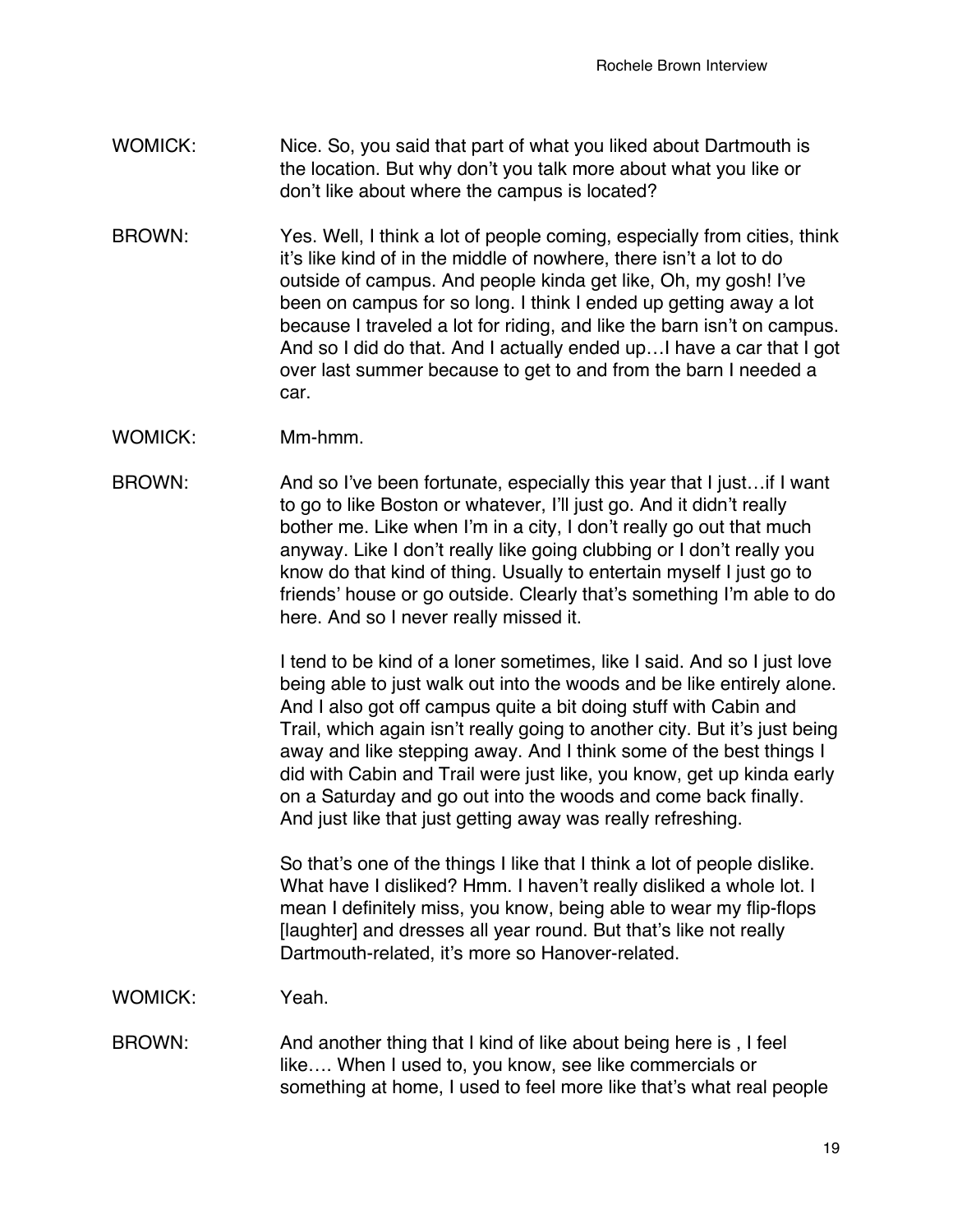looked like and did. But when I'm at Dartmouth and then I go home and I see a commercial or I see like a TV show, I'm like, Nobody does that. Nobody dresses like that. Nobody looks like that. What?! [Laughter] So I think like in that sense the Dartmouth bubble has been helpful in allowing me into sort of enjoy being myself and like respect being myself. And like being a real person versus whatever the media or Hollywood or wherever TV shows come from these days [chuckles], whatever that image is, like what people do [chuckles] and look like and say and…yeah.

I guess in that sense also the Dartmouth bubble is definitely…definitely it's easier to sort of like fall away from current events in the world, especially when I've got this rigorous schedule. When I am not at Dartmouth and when I'm on an off term, I read the newspaper every day—I mean multiple newspapers every day. And then it's like when I'm taking classes, I'll, you know, I'll glance on CNN for ten minutes before I go on Facebook and before I start my work. So, you know, definitely the Dartmouth bubble has its pros and cons.

But I think I've gotten better at balancing that, especially since being away for a large chunk of my junior year and getting like really used to and like dependent on, you know, being more aware of what's going on. And maybe I don't every day read multiple newspapers, but probably throughout the week read more newspapers.

- WOMICK: Yeah, yeah.
- BROWN: Yeah.
- WOMICK: Have there been any times while you were at Dartmouth that you felt sort of out of place or that you didn't belong?
- BROWN: Some times I didn't belong? I've felt pretty at home here from the beginning. Like I said, I came here because I felt at home. I think one thing like sort of going on right now that makes me like kind of question that is I feel like especially with all the awareness of like racism and stuff, like there's always a article in *The D* about, you know, about like a racial incident. And I've definitely had a lot of people ask me, just like friends and acquaintances, like how I felt as a black woman.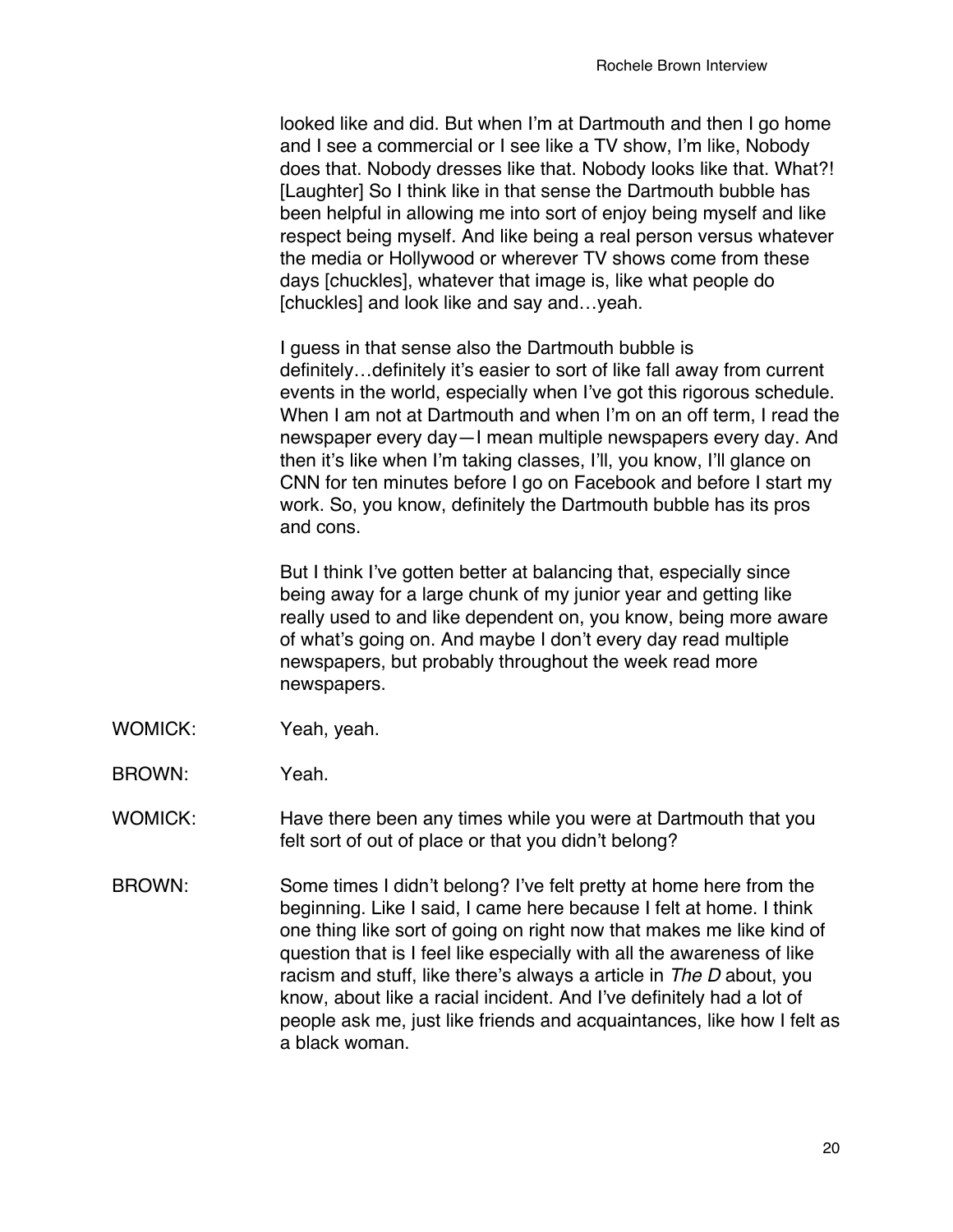And a lot of the experiences that people have experienced just haven't happened to me. And I think part of it is just growing up it was never…like race wasn't ever something I thought about or identified myself as being black. I mean I identified as like Jamaican/Caribbean-American just because, you know, I went back there a lot growing up. And like my parents were active in like a Caribbean-American community. But it was never about being black. It was about being Caribbean. And there were a lot of white people there, too. And, you know… I don't know.

Just, race has never been something like on my mind. And so I guess even if somebody did like say something to me or like do something to me and somebody was like, "Oh, yeah, like that was racist," I don't usually think that myself. Like, I don't know. A lot of the issues I think people have and like link to racism, I'm like, Well, I don't think that was because you're this race or that race. I think it's just 'cause like they were just being mean. Like, I don't know. [Laughter] Like I don't tend to racialize things for myself. And whether that's became I don't notice or what, I'm not sure.

So it's like not…that like kind of is the only place where I'm like, Well, what are you talking about? Why do you feel that way? Why do you feel that like because of race…? Because that's just not something I've experienced. I mean I'm sure those people who have those experiences like have definitely legitimate experiences. And I think it's just really sad that they feel so uncomfortable and that—and it makes me uncomfortable that a place that I feel so comfortable can make somebody else so uncomfortable. And it's like…I don't know. That's just kind of strange to me.

Otherwise, like I said, I feel pretty comfortable. I don't really go outside of my circle all that much anymore these days I think just 'cause I'm old and crotchety and stuck in my ways. But I did do a lot more sort of exploring out of my comfort zone in like freshman and sophomore year. So, yeah. I wouldn't say it's because I'm uncomfortable that I don't explore more. I think I just have things to do, and I'm prioritizing being with the people that I really love and I'm not going to see every day again very soon.

- WOMICK: Have there been any times when you've felt particularly welcome?
- BROWN: Yeah, definitely. Like coming in for like trips and orientation was really, really welcoming.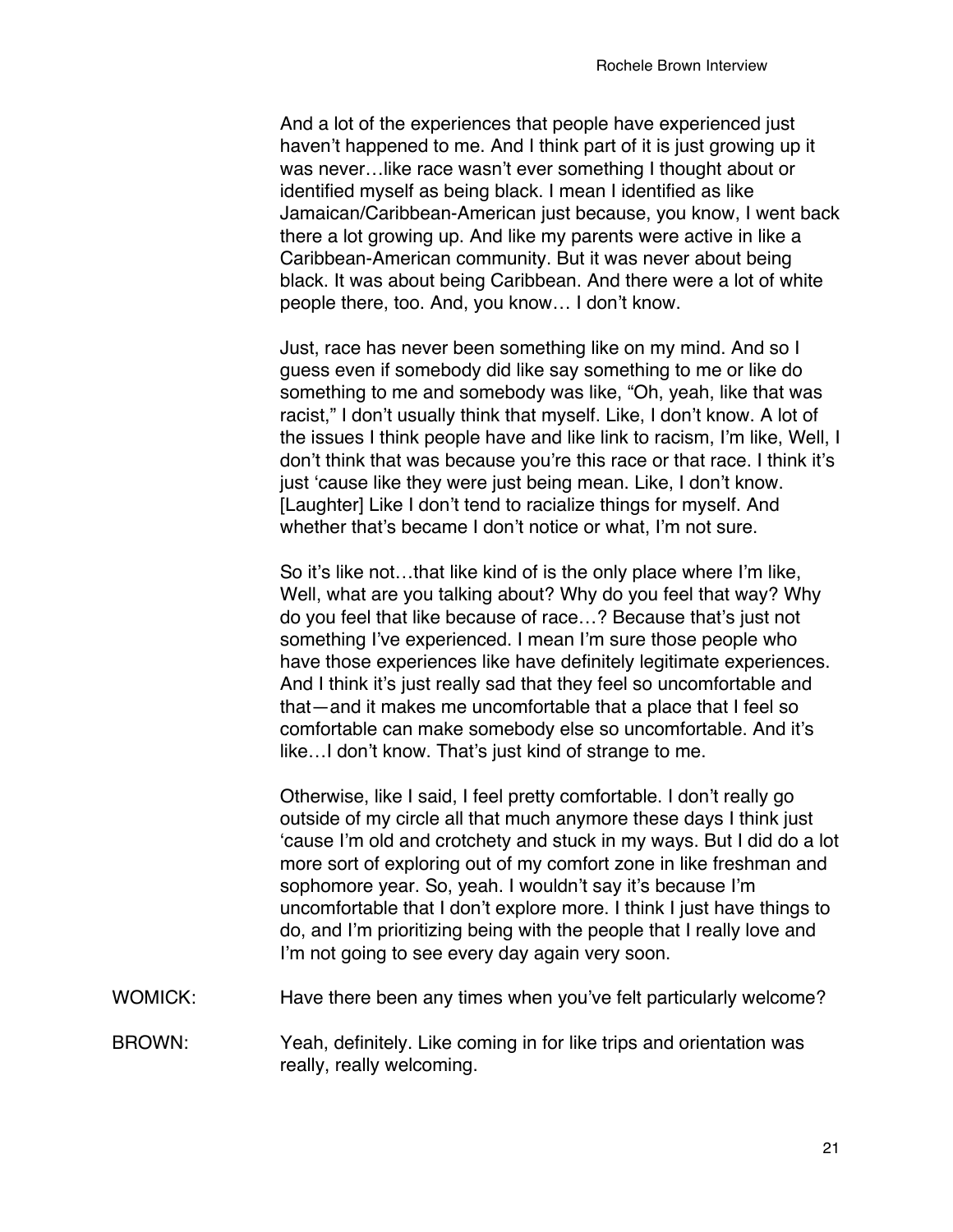## WOMICK: Mm-hmm.

- BROWN: I think the first time I went out to the barn, iwas like the moment where I was like, I am completely, 100 percent happy now. [Laughter] And then, yeah. Just sort of like anytime I really joined anything that became significant in my life, I felt really welcome there.
- WOMICK: Mm-hmm.
- BROWN: So like when I joined drumming and when I joined the equestrian team and when I like just sort of walked into Cabin and Trail one day randomly, yeah. Those were all like very, very welcoming things. Whenever I went to like events at like, you know, like Amarna or Phi Tau, like Wine and Cheese and Milque and Cookies. Those were all like welcoming places to me. Yeah.

Actually I think also, as much as the Greek system gets pretty bashed here, I think it is a pretty open system. I mean even though I didn't always take advantage of the fact that they had open doors, I think it's great that they did have open doors. And when I went with my friends, I felt comfortable 'cause I was with my friends, and it was us, you know, hanging out or going to see people in those houses, hanging out with them. So, yeah.

- WOMICK: So you've mentioned drumming and equestrian and Cabin and Trail a lot. You want to talk more about each of those?
- BROWN: Sure. I guess I'll start with equestrian, since it's what I do the most. I mean I grew up riding, I think I mentioned, early. And I came to Dartmouth partially because I knew they had a varsity equestrian team, and that I could ride a lot and pay a little or nothing. [Laughter] So freshman fall I was like, alright, I'm gonna go try out for the team. And like I said, that was…it was a great moment for me 'cause I got to the barn; and, you know, we got in the tack room, and the coach said, "Okay, this is how we're gonna do blah de blah de blah." And then she just kind of delegated people to go get the horses that we were gonna use for tryouts.

I went and got this little Arab pony; her name was Tango. And I just remember, you know, takin' her out of her stall and brushing her. And like all the sort of like stress—not stress—but all the sort of tension of, you know, like being in a new place and like doing new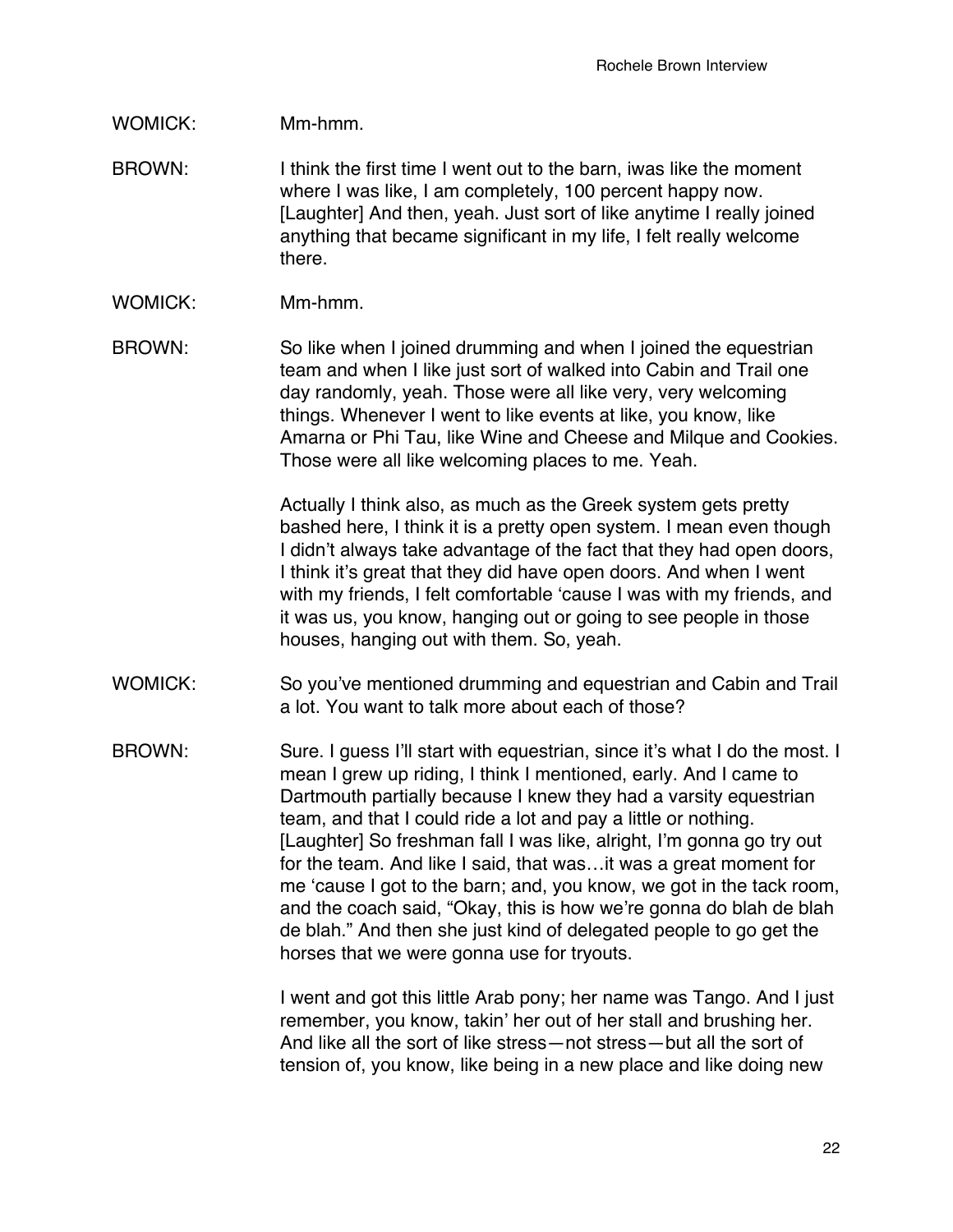things just kind of left; I didn't even know it was there. And I was just like, Uuh, this is where I need to be. [Laughs]

So I made the team, thank goodness. And I just was really…it was like something really important to me in life and just, like…if I couldn't have ridden, I don't know what I would have done. I would have been really sad. And I think it's definitely kept me going. And those days when, you know, I'm feeling kind of a little sick; but I guess if I can ride, I guess I can do other things, too. [Laughter] So, yeah. That's been a great thing to have here.

- WOMICK: Mm-hmm.
- BROWN: And then World Music Percussion Ensemble. I haven't done it in a while because when the equestrian team went full NCAA—because we were really like varsity but not NCAA before—all of the practices, the drumming practices and the equestrian team lifts were always at the same time. And so I haven't done it in a while, but I do miss it a lot.

Oh, another student group that I did on campus—I always forget that this is a student group because it was literally just like my friends—was Ballet Folklorico, the Mexican folkdance. I started doing that freshman spring, which is when it started up. And, yeah, that was like literally just all my friends. So I always thought of it as just hanging out and not like an official group. But it was! And I got PE credit for it, too. [Laughter]

So, yeah, that I haven't done this term either just because I've been really busy working on my thesis. But that has been a great release for me, too, and just like learning a dance form, 'cause I can't dance anything else. [Chuckles] But it's great, 'cause it's so like…I don't know. The movements are so like choreographed that like you can't mess it up 'cause you just have to do what the choreography says. So, yeah. So I did that throughout, pretty much throughout, starting freshman spring until just now.

And then what was the other one?

WOMICK: Cabin and Trail.

BROWN: Cabin and Trail, yeah. Like I said, I've always been pretty outdoorsy. And I don't know why I didn't do it sooner. [Chuckles] But I think that was another thing where I was just sort of looking for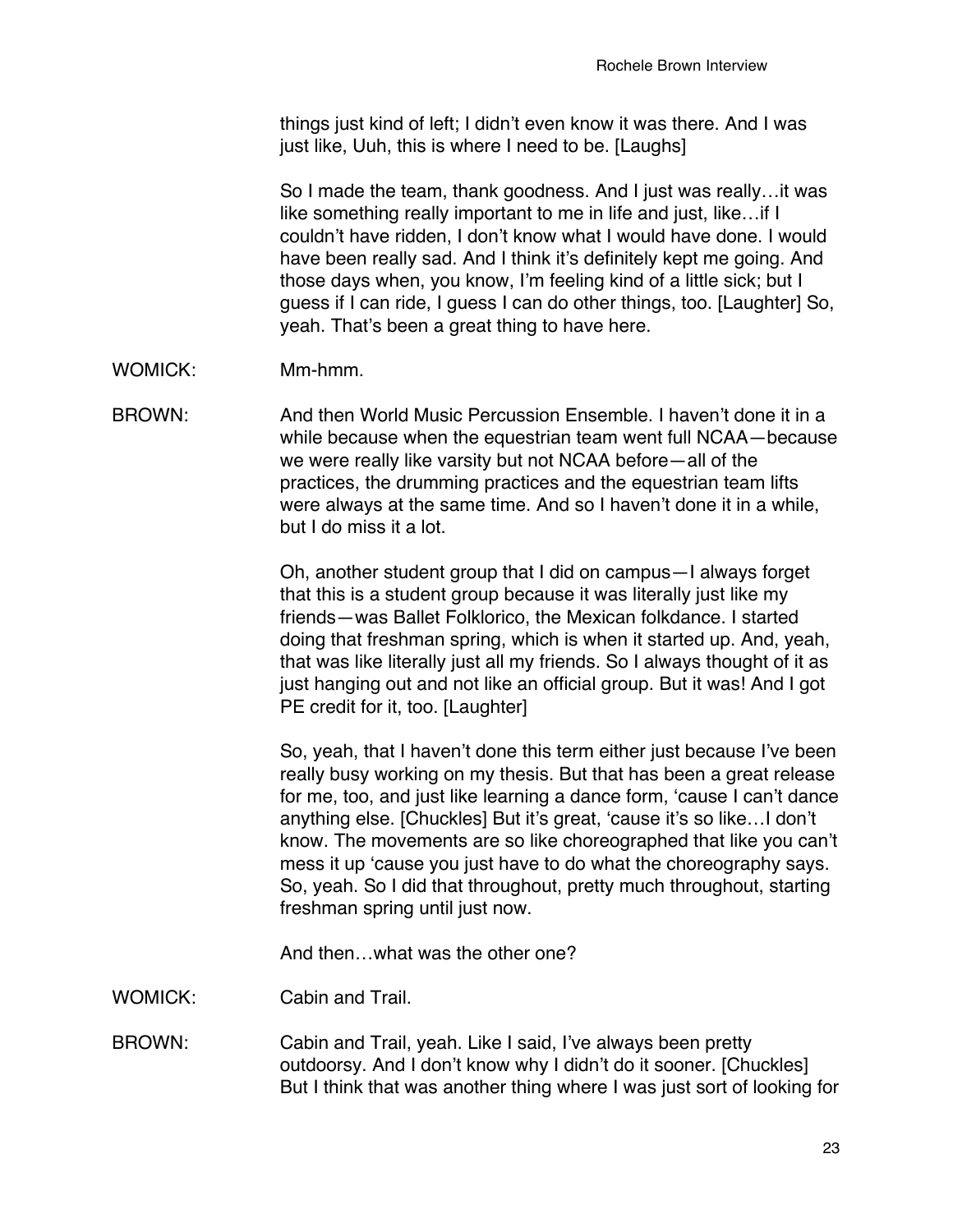new things to do early on at Dartmouth. And then it just sort of happened that the perfect opportunity when a lot of my friends were having homework and stuff over the weekend, and I didn't have any 'cause I wasn't taking classes. So might as well go for a hike or go for a swim or do whatever was happening that week.

WOMICK: Yeah.

BROWN: So, yeah. It's been a great journey. [Chuckles]

- WOMICK: Mhmm. So would you say there's such a thing as a quote "Dartmouth community" here?
- BROWN: Yeah. I think that there is a Dartmouth community, but I think that people tend to put their sort of micro-commun—[chuckles] this is so my thesis—I think most people tend to identify with their microcommunities first in a lot of ways within Dartmouth. So like, you know, if you are—you know, like when I was in the gym in San Diego, and I met that Dartmouth alum, I'd be like, Oh, my gosh! Like, Dartmouth—cool! You know? And like I had this mentor who went to Dartmouth like years ago. But we have like this Dartmouth connection.

And I think it comes through really strong outside of Dartmouth. And then when you get to Dartmouth, everybody tends to identify more with their sorority or fraternity or their like racial identity within the Dartmouth community or their sexual identity within the Dartmouth community. And then I think it becomes almost like more fragmented like when you're actually at Dartmouth. But then as soon as you go beyond that, then all of a sudden there's this community that doesn't really always show up when everybody's together. So….

- WOMICK: But you think it's something that everyone can be a part of here?
- BROWN: Yeah. I think it's something that everyone can be a part of here. I just don't think I see it come out here as much as I do other places. 'Cause I think like in the heat of the moment, people…there's just so…you're seeing everybody every day and you're, I don't know. It's very hard to unify unless there's something to unify around at that time. So like I think when people leave and they look back, the fact that you went to Dartmouth in the wider scheme, now you have other macro-communities that are really important at the time. And like you're tuned into like the nuances that would separate you.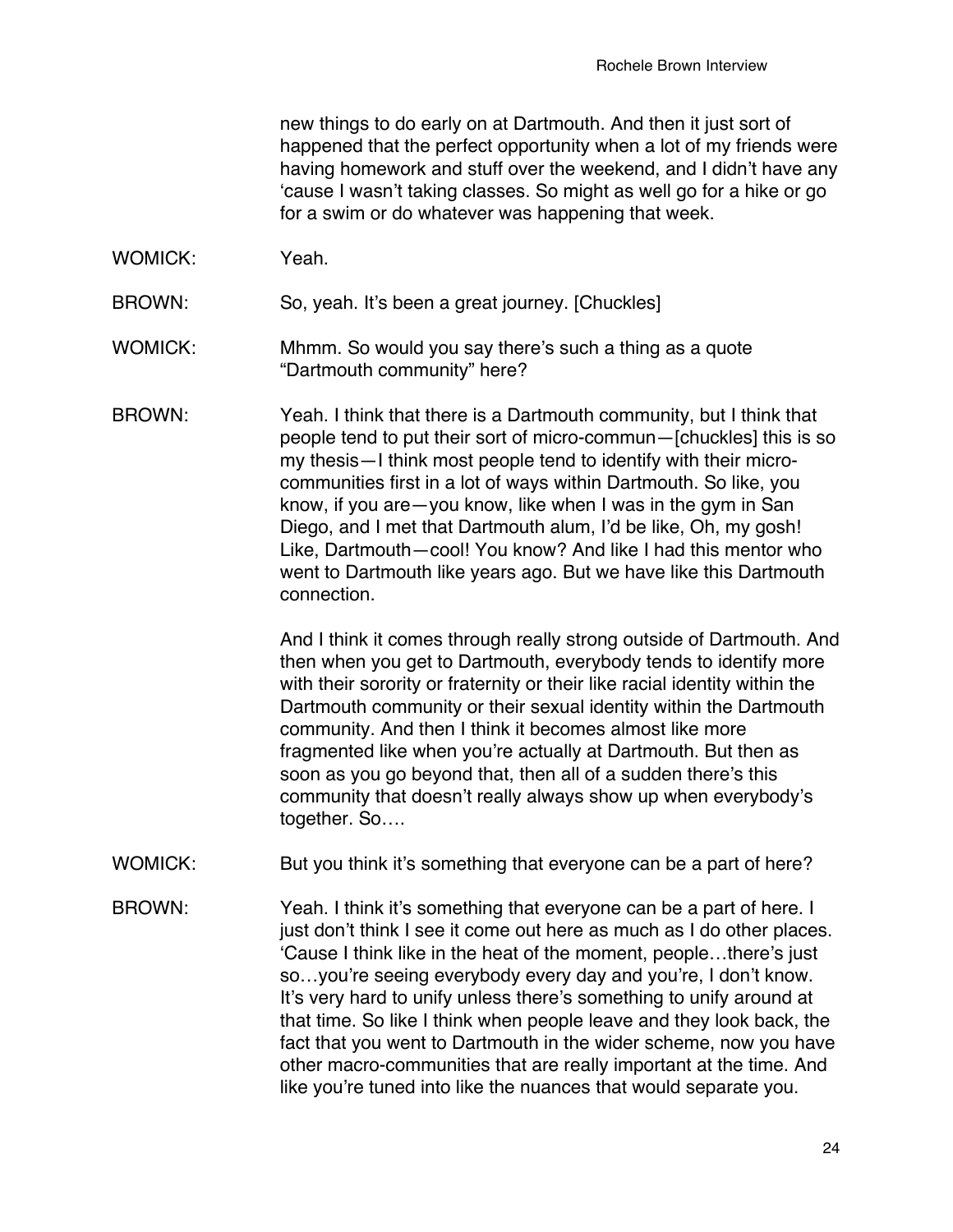#### WOMICK: Mm-hmm.

- BROWN: For those things. And so you're not really so tuned to the nuances that would separate you when you were at Dartmouth.
- WOMICK: Yeah. When you think about your time after graduation, have you anticipated being involved with the college?
- BROWN: Well, I don't have a job yet. [Laughter] And some of the jobs I've applied to happen to be at Dartmouth. So I could actually still be here. And if I'm away, I think at some point I would definitely wanna visit. You know, if I make a lot of money in the future, I definitely want to donate to the Morton Farm. And I think—I've been lucky enough to be here on an endowed scholarship—and I think like that's really important. I definitely want to give back if I am in that situation in the future.

And if I'm not, then I think, you know, like being a mentor for like a Tucker student in my area, that's like definitely something I would love to do. It's something that, you know, I experienced that I think was great. And, you know, I think I would be one of those people involved in the alum community and like interview [chuckles] prospective students; because, you know, it has become my home, and I sort of like have another family here. And so I think I would love to stay involved in some small way in the future.

- WOMICK: So is there anything I haven't asked you or that we haven't talked about yet that you think we should cover?
- BROWN: Hmm. I think Dartmouth has been a great place for me to grow both intellectually and as a person and a great place for me to mature. And I know not everybody feels that way. But it's definitely been somewhere that I've always felt comfortable and I've always loved being, obviously; I'm still here. And I mean I honestly…you know, it was just Dimensions, and, you know, I was working with the Dressage Club. And, you know, I had prospective students be like, "Oh, so you're a senior. How have you liked it?" And I can honestly say it's been a great time, and I've really made a home for myself here.
- WOMICK: So you said that you don't think everyone has a great time here. Do you think there are any particular things that make it more difficult to have a good time here?